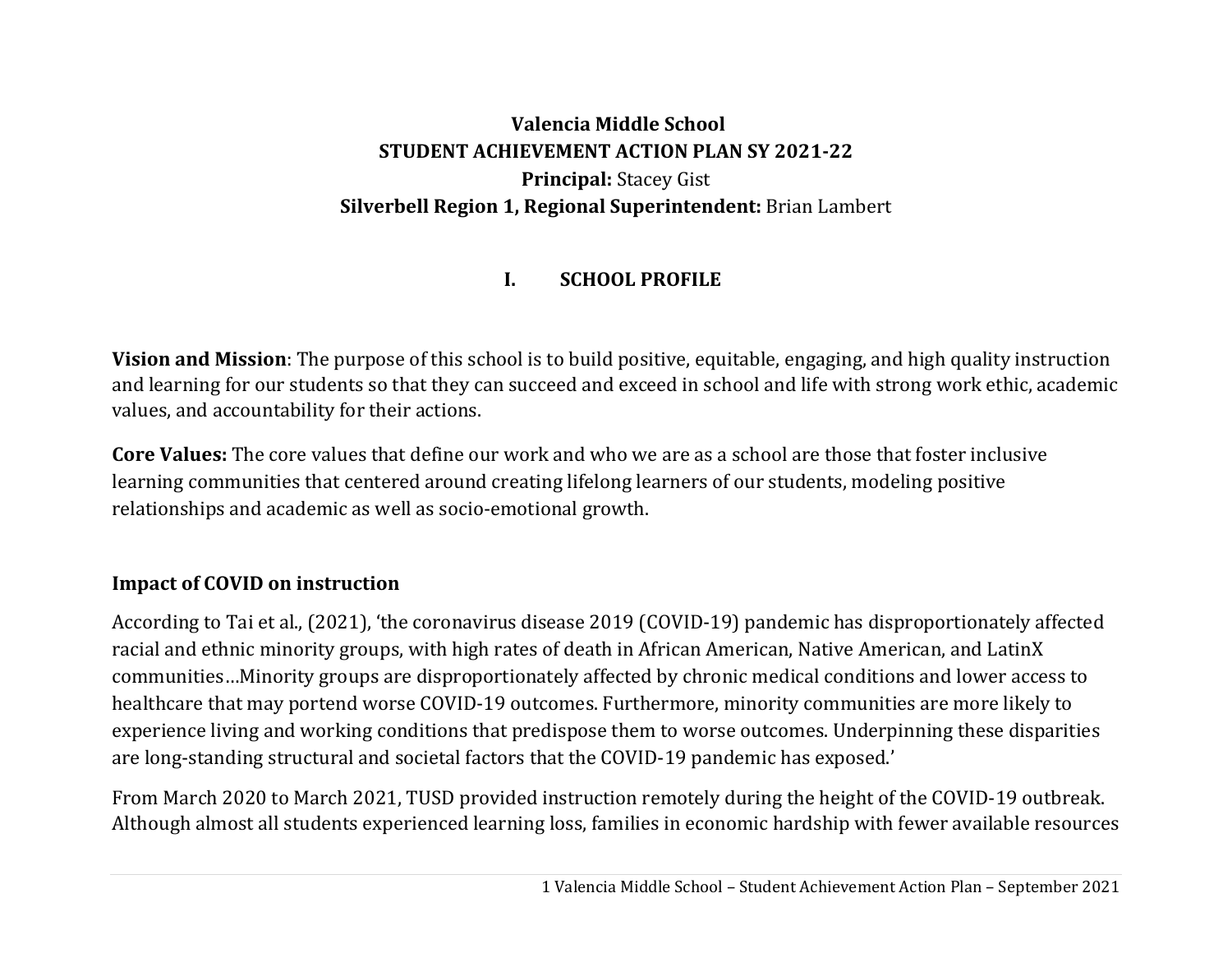such as childcare and/or adult supervision, a quiet place to study at home, connectivity issues, shared devices, etc. were even more negatively affected academically by remote instruction.

| Impact of COVID-19 and Learning Loss: TUSD Students in Grades 3 - 8 Percent Proficient on |            |            |                 |  |                                        |     |        |  |
|-------------------------------------------------------------------------------------------|------------|------------|-----------------|--|----------------------------------------|-----|--------|--|
| State Testing Broken by USP Ethnicity                                                     |            |            |                 |  |                                        |     |        |  |
|                                                                                           | <b>ELA</b> |            |                 |  | Math                                   |     |        |  |
|                                                                                           | 2018-19    | 2020-21    | <b>ELA Loss</b> |  | 2020-21<br>2018-19<br><b>Math Loss</b> |     |        |  |
| African Am.                                                                               | 28%        | 17%        | $-11%$          |  | 24%                                    | 9%  | $-15%$ |  |
| Hispanic                                                                                  | <b>30%</b> | <b>20%</b> | $-10%$          |  | 27%                                    | 10% | $-17%$ |  |
| White                                                                                     | 48%        | <b>39%</b> | $-9%$           |  | 46%                                    | 27% | $-19%$ |  |

## **Estimated Time to Reach <sup>a</sup> C Letter Grade**

The current ADE school grade is a D. The state has initiated a new state test and has also adjusted the state accountability model. The impact of these changes is unknown and consequently, the estimated time to improve the state letter grade determination may need some flexibility. The academic goals for subgroups and for the entire school are both realistic and rigorous. With these state considerations in mind, the estimated time for Valencia to increase its letter grade from a D to a C could be one year or two years depending on changes to the test and the letter grade model.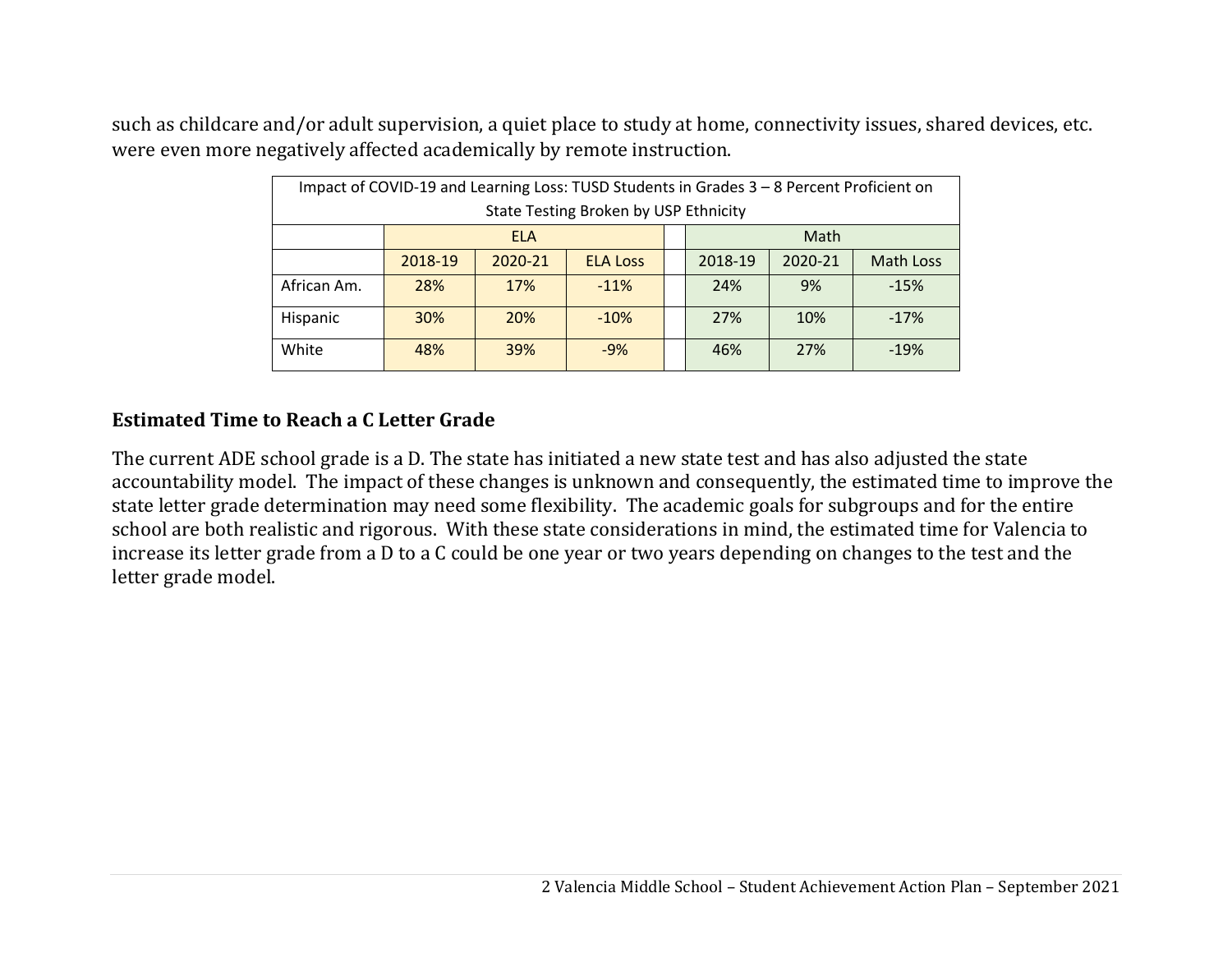#### **Student Profile:**

| <b>White</b>    | African            | <b>Hispanic</b> | <b>Native</b> | <b>Asian</b> | <b>Multi-Racial</b> | <b>Total Number</b> |
|-----------------|--------------------|-----------------|---------------|--------------|---------------------|---------------------|
|                 | American           |                 | American      | American     |                     | of Students         |
| 65              | 13                 | 579             | 52            | b            | 12                  | 727                 |
| English         | <b>Exceptional</b> |                 |               |              |                     |                     |
| Language        | <b>Education</b>   |                 |               |              |                     |                     |
| <b>Learners</b> | <b>Students</b>    |                 |               |              |                     |                     |
| 83              | 102                |                 |               |              |                     |                     |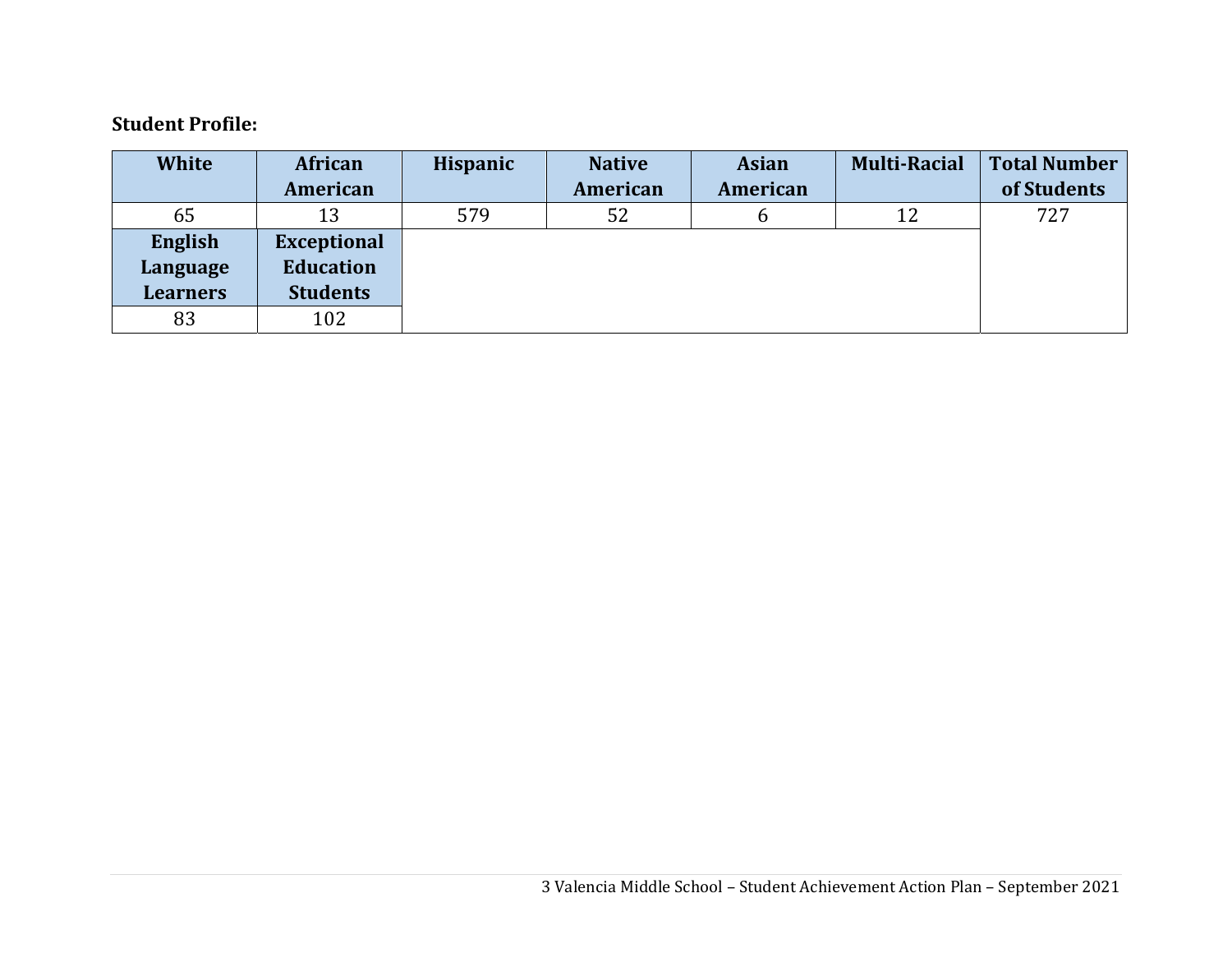## **Limitations of 2020‐21 AzM2 data as <sup>a</sup> comparison to other years**

When reviewing the findings from state testing during remote instruction and COVID-19, please note that participation rates among students taking the state assessment were so low, especially in high school, that caution is needed when drawing conclusions about student performance at the district level and statewide. It is recommended against making a simple comparison to prior years' performance data because of the instructional challenges caused by COVID-19, low student educational engagement/participation rates, and family trauma. Both at the district and the state level, learning loss is evident, especially among our youngest grades. TUSD had only a 57% participation rate for state testing and so the data may or may not be representative of the district as a whole.

| AzMERIT Difference in ELA Percent Passing Comparison of TUSD and the State<br>by Grade and Subject |                 |         |         |                 |  |                 |              |
|----------------------------------------------------------------------------------------------------|-----------------|---------|---------|-----------------|--|-----------------|--------------|
|                                                                                                    | <b>ELA 2019</b> |         |         | <b>ELA 2021</b> |  | <b>ELA Loss</b> |              |
| Grade                                                                                              | TUSD %          | State % | TUSD %  | State %         |  | <b>TUSD</b>     | <b>State</b> |
|                                                                                                    | Passing         | Passing | Passing | Passing         |  |                 |              |
| 3                                                                                                  | 38%             | 46%     | 21%     | 35%             |  | $-17%$          | $-11%$       |
| 4                                                                                                  | 40%             | 51%     | 29%     | 44%             |  | $-11%$          | $-7%$        |
| 5                                                                                                  | 43%             | 52%     | 32%     | 45%             |  | $-11%$          | $-7%$        |
| 6                                                                                                  | 27%             | 42%     | 19%     | 35%             |  | $-8%$           | $-7%$        |
| 7                                                                                                  | 26%             | 41%     | 19%     | 38%             |  | $-7%$           | $-3%$        |
| 8                                                                                                  | 24%             | 38%     | 17%     | 35%             |  | $-7%$           | $-3%$        |
| 9                                                                                                  |                 |         |         |                 |  |                 |              |
| 10                                                                                                 |                 |         | 19%     | 32%             |  |                 |              |
| 11                                                                                                 |                 |         |         |                 |  |                 |              |

AzMERIT Difference in MATH Percent Passing Comparison of TUSD and the State by Grade and Subject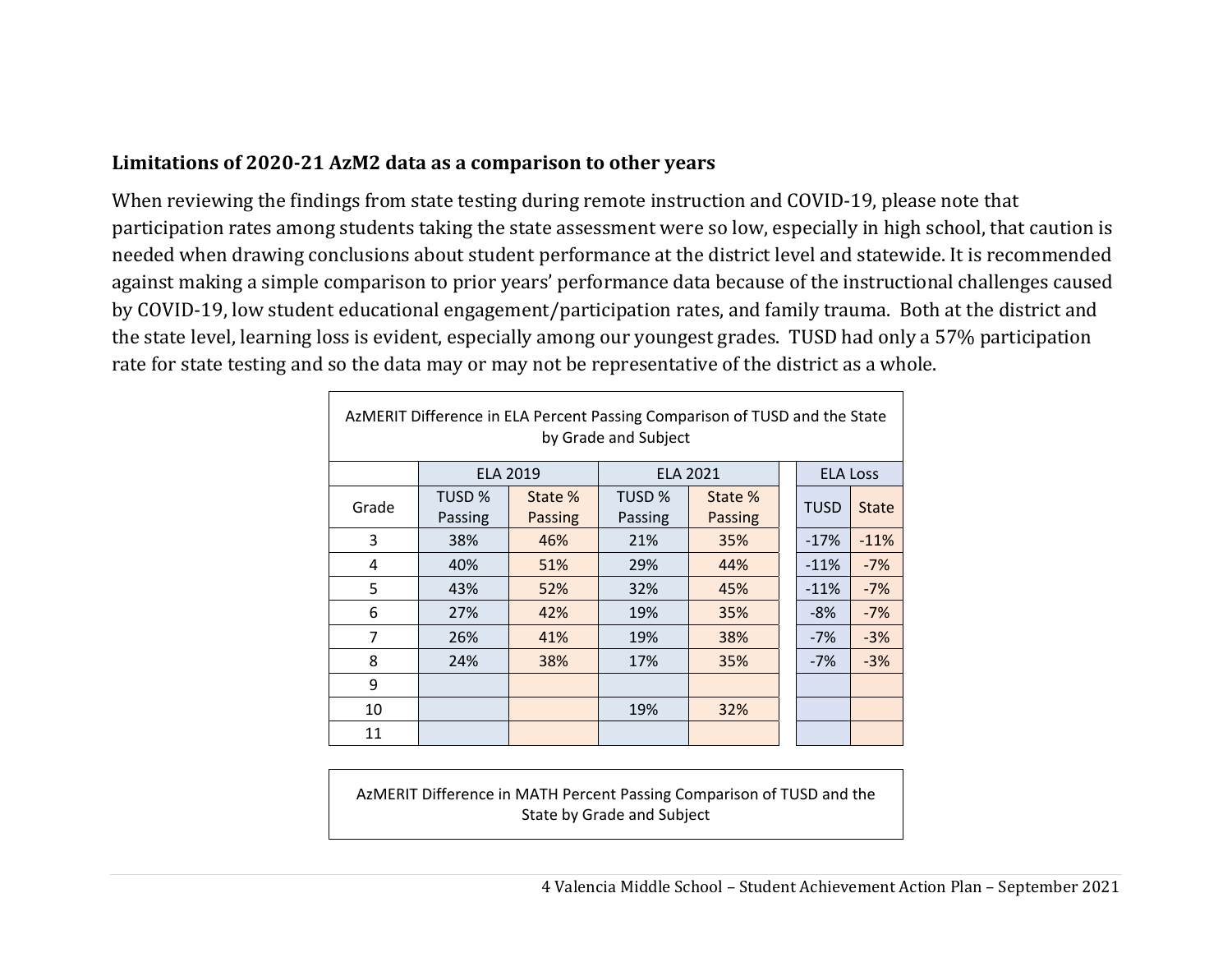|        | <b>MATH 2019</b> |         | <b>MATH 2021</b> |         | Math Loss   |              |
|--------|------------------|---------|------------------|---------|-------------|--------------|
| Grade  | <b>TUSD %</b>    | State % | TUSD %           | State % | <b>TUSD</b> | <b>State</b> |
|        | Passing          | Passing | Passing          | Passing |             |              |
| 3      | 42%              | 51%     | 18%              | 36%     | $-24%$      | $-15%$       |
| 4      | 36%              | 48%     | 16%              | 34%     | $-20%$      | $-14%$       |
| 5      | 36%              | 46%     | 16%              | 31%     | $-20%$      | $-15%$       |
| 6      | 23%              | 41%     | 8%               | 29%     | $-15%$      | $-12%$       |
| 7      | 22%              | 38%     | 12%              | 30%     | $-10%$      | $-8%$        |
| 8      | 18%              | 32%     | 9%               | 26%     | $-9%$       | $-6%$        |
| Alg I  |                  |         |                  |         |             |              |
| Geom   |                  |         | 13%              | 26%     |             |              |
| Alg II |                  |         |                  |         |             |              |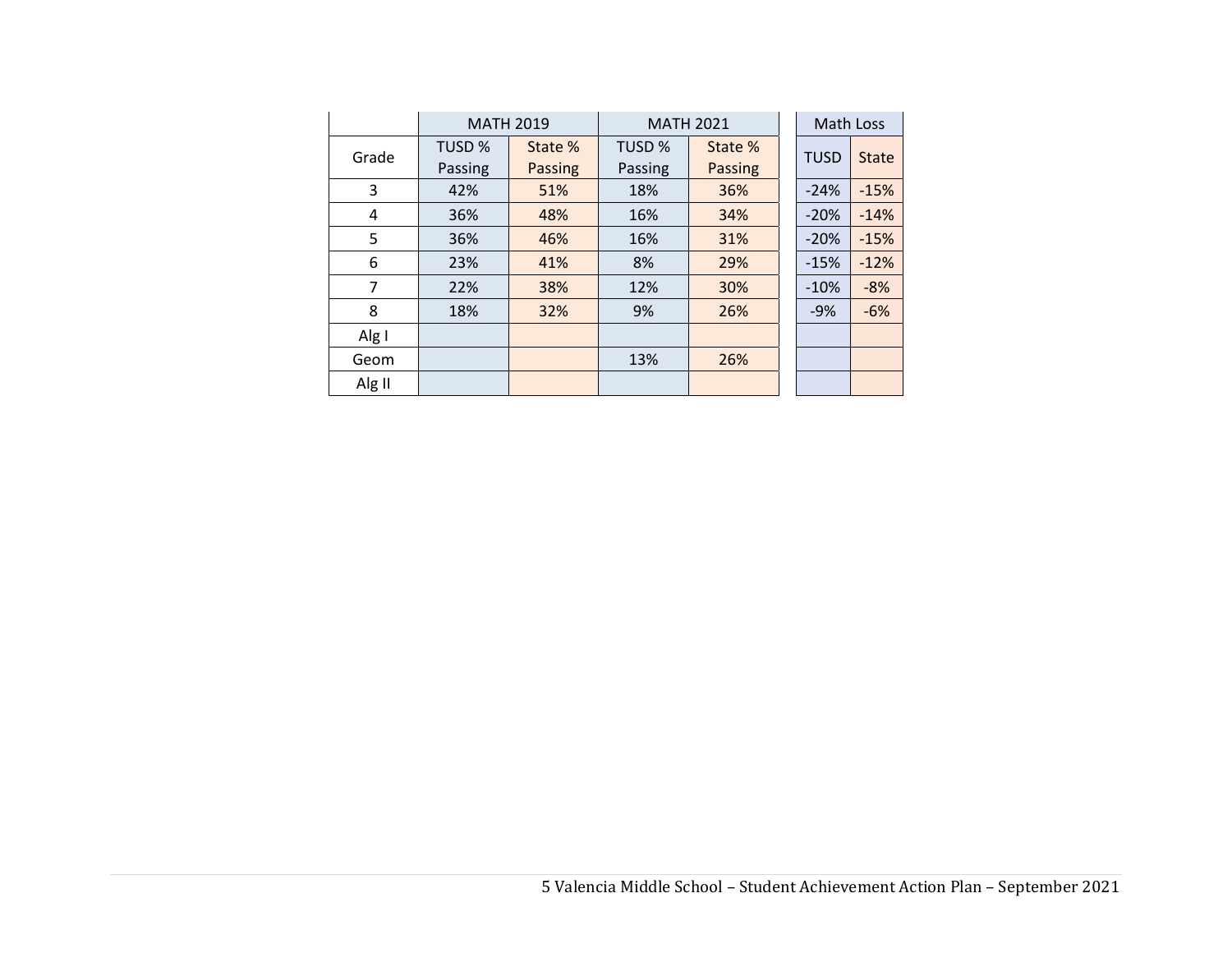| 3 Years of AzMERIT Percent Proficiency by Grade |  |  |  |  |
|-------------------------------------------------|--|--|--|--|
|-------------------------------------------------|--|--|--|--|

| 3 Years of AzMERIT Math Percent Proficiency by Grade               |            |            |            |            |            |            |            |            |            |
|--------------------------------------------------------------------|------------|------------|------------|------------|------------|------------|------------|------------|------------|
|                                                                    | 2017 Gr. 6 | 2017 Gr. 7 | 2017 Gr. 8 | 2018 Gr. 6 | 2018 Gr. 7 | 2018 Gr. 8 | 2019 Gr. 6 | 2019 Gr. 7 | 2019 Gr. 8 |
| State Avg                                                          | 41%        | 34%        | 29%        | 43%        | 36%        | 31%        | 41%        | 38%        | 32%        |
| District Avg                                                       | 21%        | 20%        | 13%        | 24%        | 20%        | 21%        | 23%        | 22%        | 18%        |
| Valencia                                                           | 9%         | 7%         | 2%         | 7%         | 8%         | 4%         | 10%        | 6%         | 7%         |
|                                                                    |            |            |            |            |            |            |            |            |            |
| 3 Years of AzMERIT ELA Percent Proficiency by Grade                |            |            |            |            |            |            |            |            |            |
|                                                                    | 2017 Gr. 6 | 2017 Gr. 7 | 2017 Gr. 8 | 2018 Gr. 6 | 2018 Gr. 7 | 2018 Gr. 8 | 2019 Gr. 6 | 2019 Gr. 7 | 2019 Gr. 8 |
| State Avg                                                          | 41%        | 44%        | 34%        | 39%        | 45%        | 39%        | 42%        | 41%        | 38%        |
| District Avg                                                       | 26%        | 30%        | 21%        | 23%        | 31%        | 24%        | 27%        | 26%        | 24%        |
| Valencia                                                           | 13%        | 15%        | 9%         | 11%        | 19%        | 16%        | 23%        | 14%        | 18%        |
| 2018-19 AzMERIT Percent Proficiency Broken<br>Out by USP Ethnicity |            |            |            |            |            |            |            |            |            |
| <b>USP Ethnicity</b>                                               | Math       | <b>ELA</b> |            |            |            |            |            |            |            |
| White                                                              | 14%        | 42%        |            |            |            |            |            |            |            |
| African Am.                                                        | 7%         | 7%         |            |            |            |            |            |            |            |
| Hispanic                                                           | 7%         | 18%        |            |            |            |            |            |            |            |
| Native Am.                                                         | 3%         | 6%         |            |            |            |            |            |            |            |
| Asian-Pl                                                           | <b>NA</b>  | <b>NA</b>  |            |            |            |            |            |            |            |
| Multi-Racial                                                       | 11%        | 16%        |            |            |            |            |            |            |            |
| All                                                                | 7%         | 18%        |            |            |            |            |            |            |            |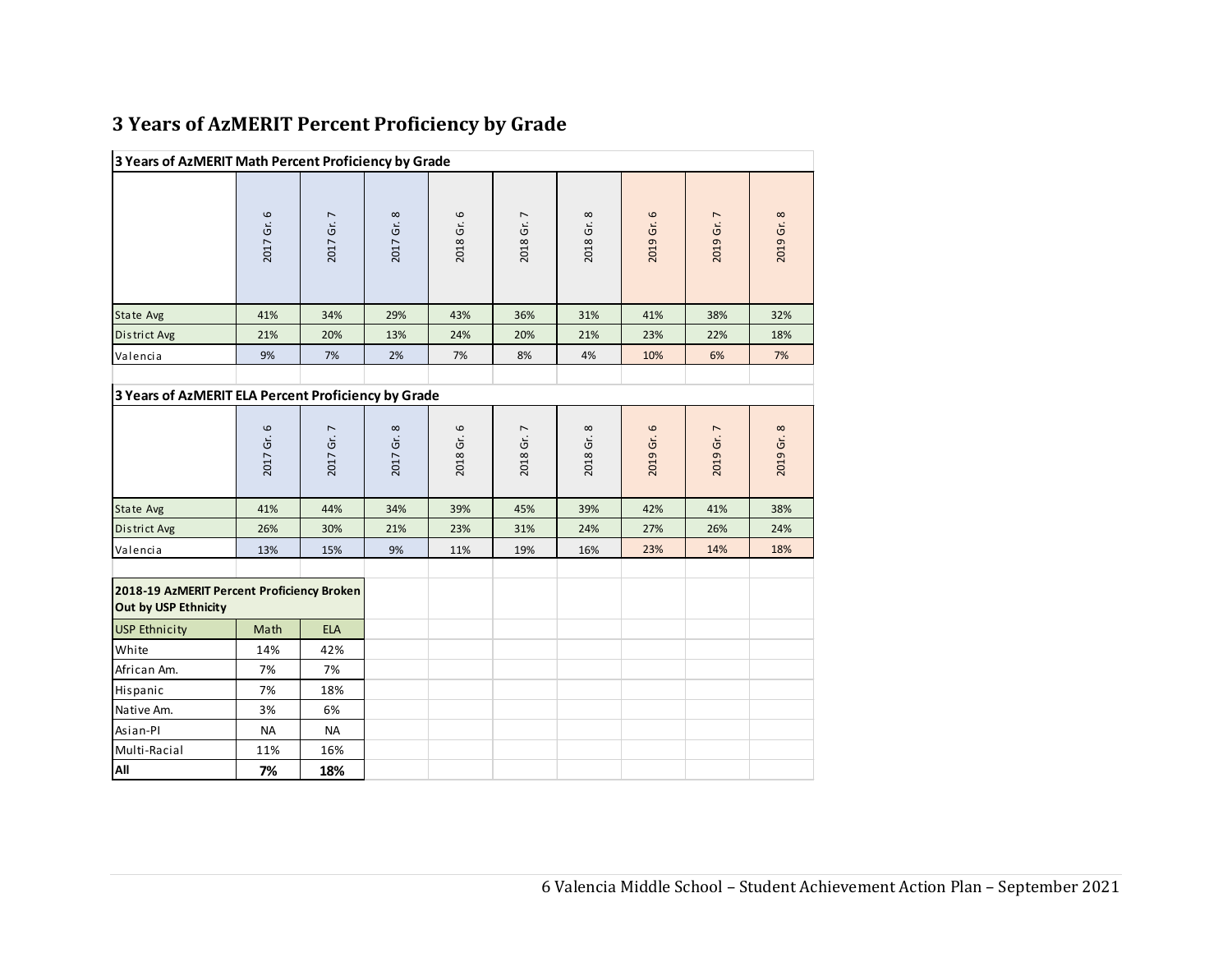# **A. GAPS IN STUDENT OUTCOMES**

## **Achievement Gap is heavily influenced by SES**

The persistence of the achievement gap between White students compared to African American and Latino students has been an ongoing and perplexing issue in school improvement. Studies such as Reardon & Portilla (2016) and von Hippel et al., (2018) have demonstrated that academic achievement gaps are established at kindergarten entry, are heavily influenced by SES, and remain stable across schooling.

Since the 1970's, schools have shown little or no progress in closing the academic gap in test score performance. (Stiefel et al., 2006) The continuing focus on this issue undermines our faith in public education to provide all students with an equitable and quality education. Confounding this issue is the assumption that academic advancement is based primarily on individual ability or achievement. This assumption appears to confirm implicitly that the capability and motivation of students of color, especially African American students, is somehow lacking. To the extent that people assume that the achievement gap is evidence of the limited academic capabilities and outcomes among students of color feeds implicit (and explicit) racism that permeates American society and schooling today. (Hawley &Freitas 2020, unpublished paper.) Many studies over the last two decades have argued that poverty continues to be the primary catalyst for the achievement gap and confirm Sean Reardon's recent statement (2019) that the racial "achievement gap" in standardized-test scores shouldn't be considered a racial gap at all…Instead, it's more accurate to call it a "poverty gap."'

Due to COVID and progressing towards different data collection, Valencia will be moving toward 4-week diagnostic snapshots using IXL. Overall data was used from student Pre-Test results. All students were given the Pre-test in August. The Post-test will be given in January.

Overall, a year online, we have seen students who are scoring well below grade-level. At the same time (a very small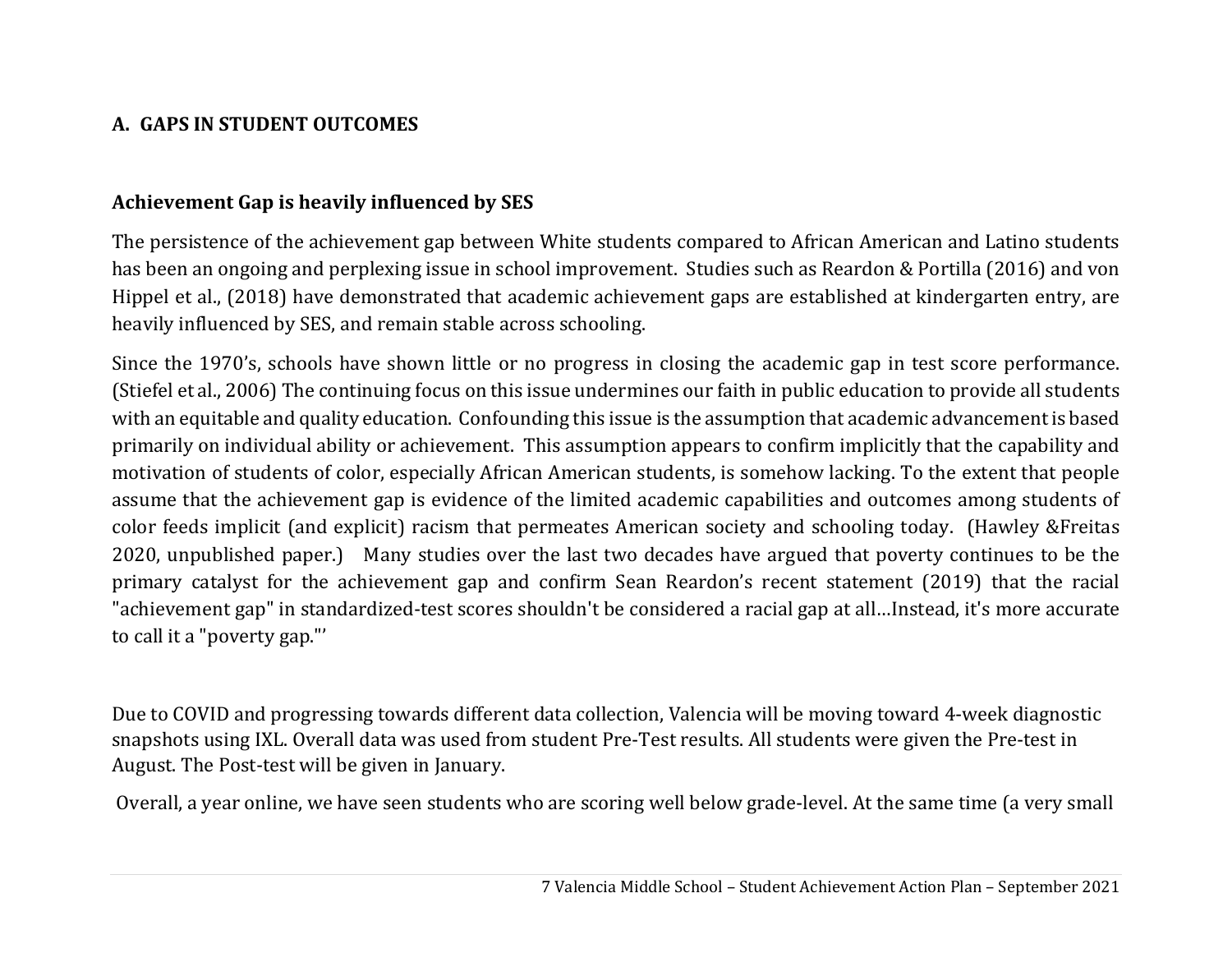group) has meet standards or exceeded based on Pre-Test results

# **1. Student outcome ELA (6, 7, 8, 9)**

*Data Source: Pre‐Test from August 2021*

**Current Reality:** Student academic growth or mastery is not consistent across all classes/teachers.

AZ Merit Data 2018-19

| <b>USP Ethnicity</b> | FI A |
|----------------------|------|
| White                | 42%  |
| African Am.          | 7%   |
| Hispanic             | 18%  |
| Native Am.           | 6%   |
| Asian-Pl             | ΝA   |
| Multi-Racial         | 16%  |
| ΔII                  | 18%  |

# **Desired State:**

Students will have significant growth or mastery in every class.

Valencia wants to eliminate gaps between racial and ethnic groups within the next ten years.

**Gap:** This year Valencia is fully staffed and there was no turn-over in the ELA department. There are more gaps coming fom student attendance. Did students engage everyday online? Did students show up for classes? Did students complete assigned work?

- The gap between African Americand and White students in ELA is 35%
- The gap between Hispanic students and White students in ELA is 24%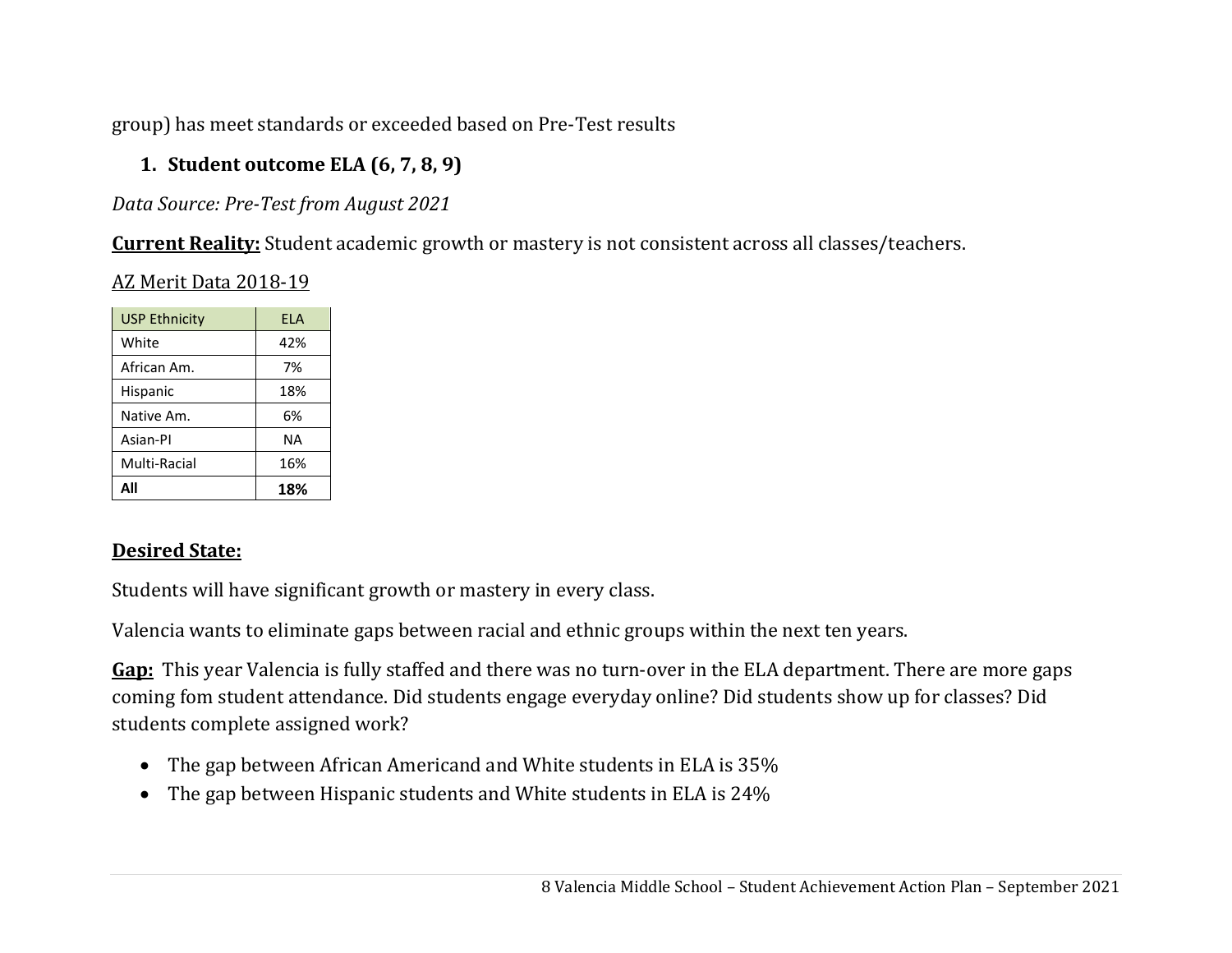# **2. Student outcome Math (6, 7, 8, Algebra I)**

*Data Source: Pre‐Test from August 2021*

**Current Reality:** Student academic growth or mastery is not consistent across all classes/teachers

## AZ Merit 2018-19 Math Data

| <b>USP Ethnicity</b> | Math |
|----------------------|------|
| White                | 14%  |
| African Am.          | 7%   |
| Hispanic             | 7%   |
| Native Am.           | 3%   |
| Asian-PI             | ΝA   |
| Multi-Racial         | 11%  |
| All                  | 7%   |

## **Desired State:**

Students will have significant growth or mastery in every class.

Valencia wants to eliminate gaps between racial and ethnic groups within the next ten years.

**Gap:** This year Valencia sis fully staffed with math teachers and there has not been turn-over. There are more gaps coming fom student attendance. Did students engage everyday online? Did students show up for classes? Did students complete assigned work?

- The gap between African Americand and White students in Math is 7%
- The gap between Hispanic students and White students in Math is 7%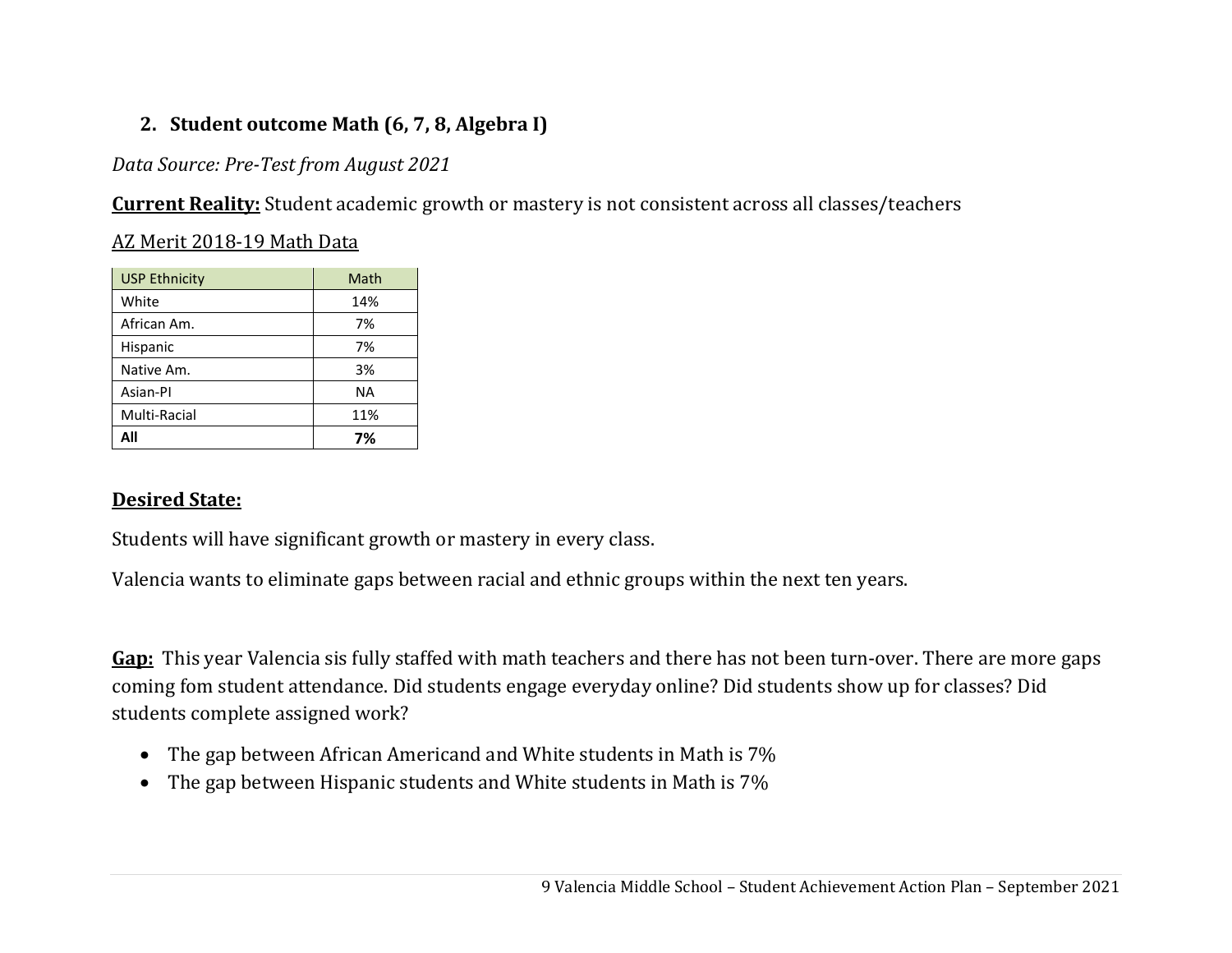# **B. SMART Improvement Goals**

Based on gaps identified in section A, above, Valencia Middle School developed SMART improvement goals designed to move Valencia Middle School students from the current reality to the desired state.

# **1. ELA Goal**

- 6th Grade-ELA achievement for all students will increase by 30% moving from 18.9% proficient on Pre-Test to 48.9% proficient on 2022 Post-Test.
- 7th Grade- ELA achievement for all students will increase by 30% moving from 17.5% proficient on Pre-Test to 47.5% proficient on 2022 Post-Test.
- 8th Grade- ELA achievement for all students will increase by 30% moving from 21.5% proficient on Pre-Test to 51.5% proficient on 2022 Post-Test.
- 9th Grade ELA achievement for all students will increase by 30% moving from 37.7% proficient on Pre-Test to 67.7% proficient on 2022 Post-Test.

# **2. Math Goal**

- 6th Grade-Math achievement for all students will increase by 30% moving from 13.3% proficient on Pre-Test to 41.3% proficient on 2022 Post-Test.
- 7th Grade- Math achievement for all students will increase by 30% moving from 13.1% proficient on Pre-Test to 43.1% proficient on 2022 Post-Test.
- 8th Grade- Math achievement for all students will increase by 30% moving from 13.4% proficient on Pre-Test to 43.4% on 2022 Post-Test.
- Algebra Math achievement for all students will increase by 30% moving from 15.7% proficient on Pre-Test to 45.7 % on 2022 Post-Test.
- Reduce Gaps in proficiency among racial/ethnic groups by 3% in ELA and Math.

**Economically Disadvantaged Students:** at the time the report is due, data was not able to be disaggregated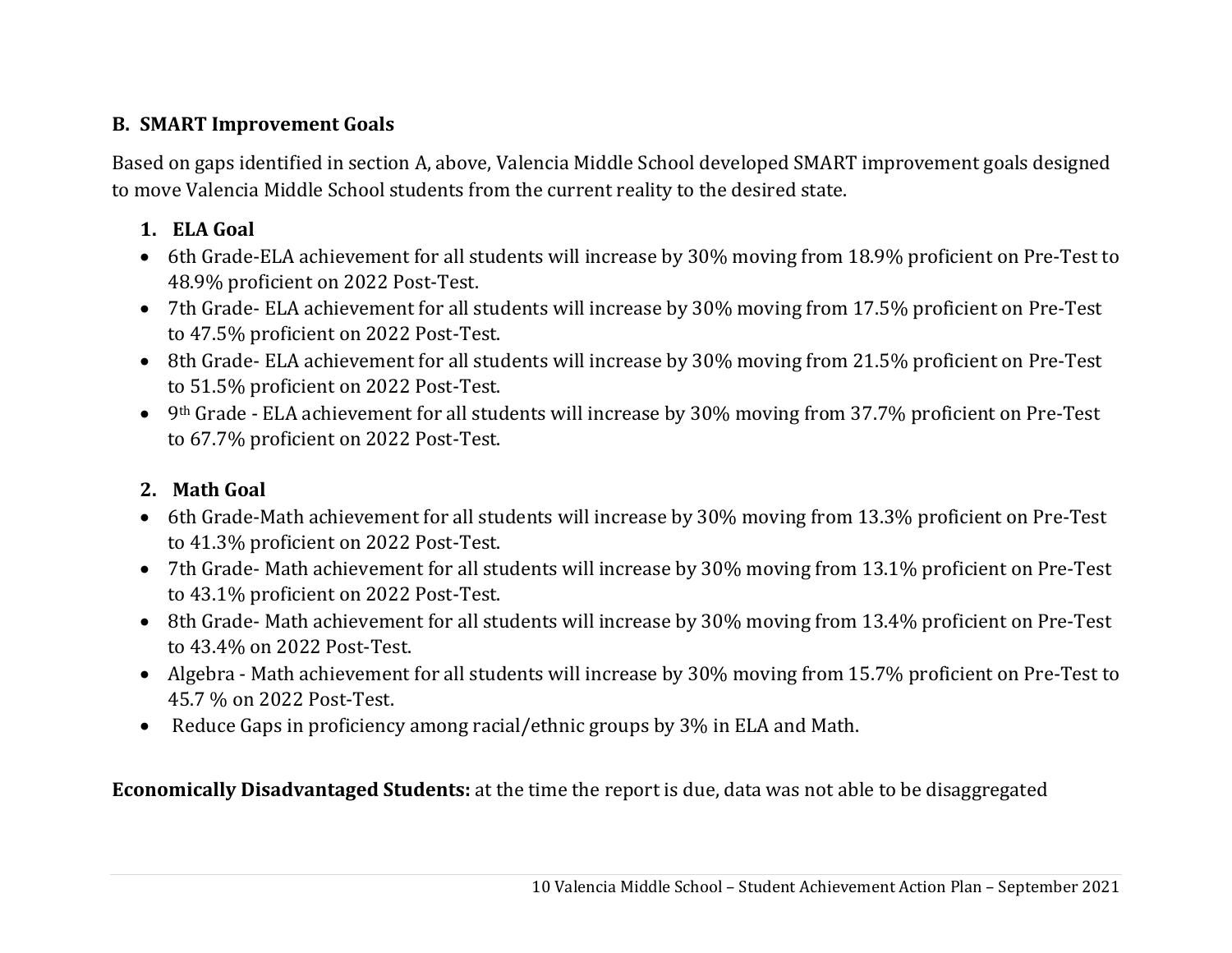# **Hispanic and Latino:**

| Grade & Content      | Pre-Test Score | Goal for Post $(+30\%)$ |
|----------------------|----------------|-------------------------|
| 6th ELA              | 18.2%          | 48.2%                   |
| 6 <sup>th</sup> Math | 13.6%          | 43.6%                   |
| 7 <sup>th</sup> ELA  | 17.7%          | 47.7%                   |
| 7 <sup>th</sup> Math | 13.5%          | 33.5%                   |
| 8th ELA              | 21.1%          | 51.1%                   |
| 8 <sup>th</sup> Math | 13.4%          | 43.4%                   |
| 9th ELA              | 39%            | 69%                     |
| Algebra              | 15.2%          | 45.2%                   |

## **Students with Disabilities:** at the time the report is due, data was not able to be disaggregated.

ELL:

| Grade & Content      | Pre-Test Score | Goal for Post (+30%) |
|----------------------|----------------|----------------------|
| 6 <sup>th</sup> ELA  | 13.8%          | 43.8%                |
| 6 <sup>th</sup> Math | 10.7%          | 40.7%                |
| 7 <sup>th</sup> ELA  | 13.4%          | 43.4%                |
| 7 <sup>th</sup> Math | 10.1%          | 40.1%                |
| 8th ELA              | 14.4%          | 44.4%                |
| 8 <sup>th</sup> Math | 10.4%          | 40.4%                |
| 9th ELA              | <b>NA</b>      | <b>NA</b>            |
| Algebra              | <b>NA</b>      | <b>NA</b>            |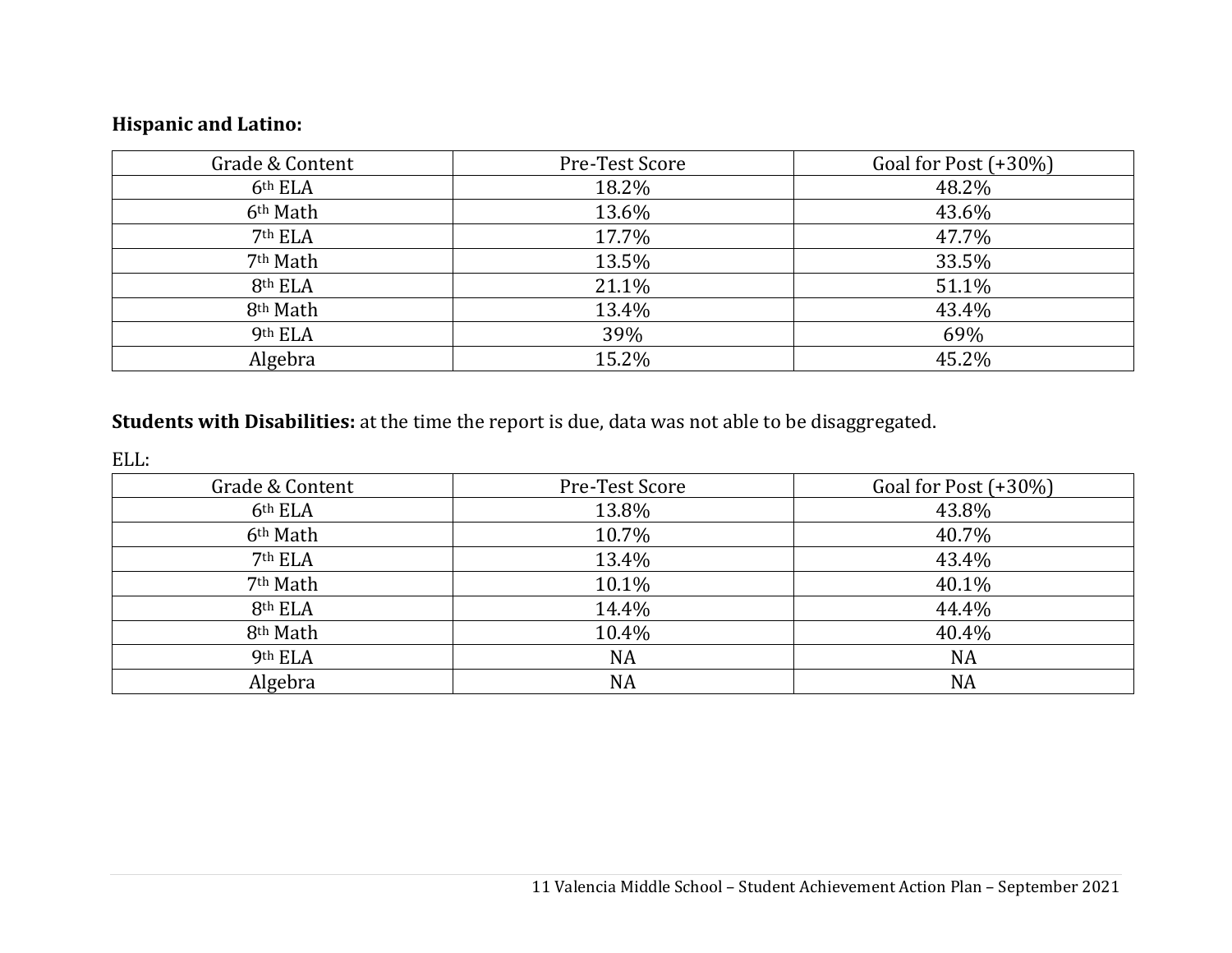# **C. MOST EFFECTIVE AND FEASIBLE EVIDENCE‐BASED STRATEGIES**

After analyzing gaps and goals, Valencia Middle School reviewed multiple evidence-based strategies and assessed each for potential for effectiveness and feasibility. Achievement of the goals from section B, above, will be supported by the most effective and feasible evidence-based strategies, below.

# *1. ELA Improvement Goal Support:*

**Strategy 1a**: Using UBD during PLC time & Teaching with Clarity

**Strategy 1b:** Using AVID strategies in all classes

**Strategy 1c:** Using IXL for skills mastery support while looking at SnapShot every 4 weeks

**Strategy 1d:** Using Apex for supplemental concept support along with i-Ready

**Strategy1e:** Using EMPOWER strategies for instructional support in math

**Strategy 1f:** Increased number of ALE courses to support advanced learning for students

**Strategy 1g:** 21st CLCC for additional instruction time – adding clubs to engage

**Strategy 1h:** Improving efficacy of PLC cycle in both content and grade level PLCs every 2 weeks

*2. Math Improvement Goal Support:*

**Strategy 2a:** MPP Principal training has been shared with teachers

**Strategy 2b:** Using AVID strategies in all classes

**Strategy 2c:** Using IXL for skills mastery support

**Strategy 2d:** Using Apex for supplemental concept support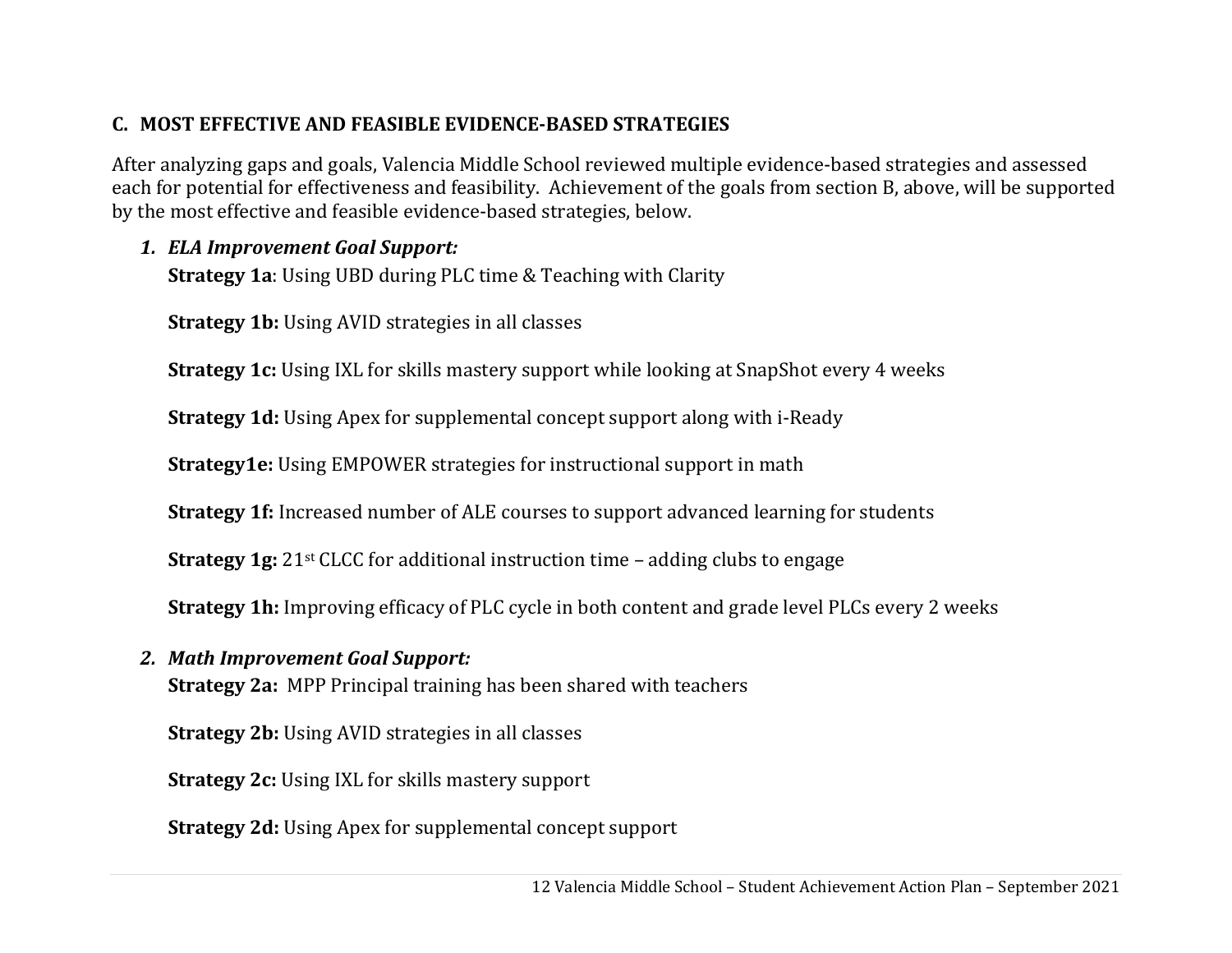**Strategy2e:** Using MPP strategies for instructional support

**Strategy 2f:** Increased number of ALE courses to support advanced learning for students

**Strategy 2g:** 21st CLCC for additional instruction time

**Strategy 2h:** Improving efficacy of PLC cycle in both content and grade level PLCs

*3. Subgroup Achievement – Reduce achievement gaps for Hispanic/Latino. ELL, Ex.Ed., and Economically Disadvantaged Students*

**Strategy 3a:** Using MPP Professional Deveolpment for instructional support

**Strategy 3b:** MPP instructional materials

**Strategy 3c**: RTI/Intervention classes provided to middle schools students to provide targeted academic support

**Strategy 3d**: Before/After school academic support offered to all targeted students, based on academic data

**Strategy 3e**: MTSS process to monitor student academic progress and to develop Tier II and III interventions.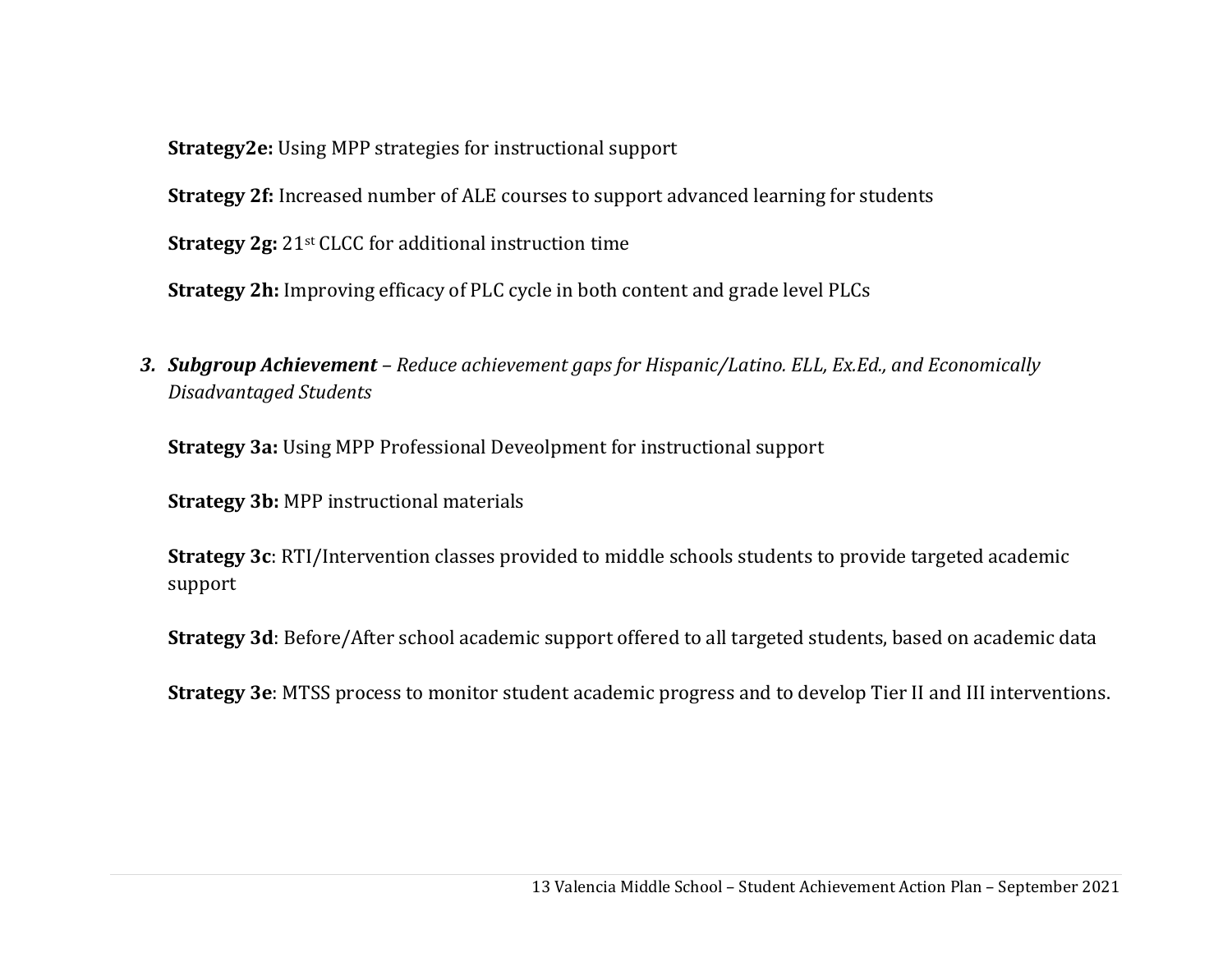# **D. ACTION STEPS TO IMPLEMENT & MONITOR STRATEGIES**

Below are detailed implementation and monitoring tasks for each evidence-based strategy, including persons responsible, timelines, and needed resources.

# *ELA and Math Improvement Goals:*

For Strategies 1a – 1f and 2a – 2f

| <b>Tasks to Implement Strategy</b>                                                                                                                                                                                              | Person(s) to Carry<br><b>Out Tasks</b>                                                   | <b>Timeline/Target Dates</b> | <b>Resources</b><br><b>Needed</b>                                                                                                                                  |
|---------------------------------------------------------------------------------------------------------------------------------------------------------------------------------------------------------------------------------|------------------------------------------------------------------------------------------|------------------------------|--------------------------------------------------------------------------------------------------------------------------------------------------------------------|
| <b>Teachers understand Danielson Evaluation</b><br>tool and are observed using Danielson<br>rubric; teachers receive feedback weekly<br>about observations regarding<br>engagement/DOK/and other Danielson 3<br>for instruction | <b>Stacey Gist, Principal</b><br>APs, CSPs                                               | 7/1/2021 to 6/30/2022        | Time and feedback<br>which will be<br>given within the<br>day.                                                                                                     |
| PLCs for content area and grade-level; PLCs<br>monitored by Admin and CSPs for efficacy<br>of PLC cycle, data use                                                                                                               | <b>Stacey Gist, Principal</b><br>APs, CSPs & Data<br><b>Integration Specialist</b>       | 7/1/2021 to 6/30/2022        | Time to enforce 2<br>week data cycle<br>for teachers to<br>review student<br>work. This year<br>will be using the<br>IXL snapshop and<br>follow through by<br>CSPs |
| PLCs for grade-level Kid-Talk; PLCs<br>monitored by Admin, MTSS for efficacy of<br>PBIS and Trauma Support                                                                                                                      | <b>Stacey Gist, Principal</b><br>APs, MTSS, Counselors,<br>external support as<br>needed | 7/1/2021 to 6/30/2022        | Partnership with<br>Casa de Los Ninos,<br>MTSS, NASS, and<br>anyone to support<br>students.                                                                        |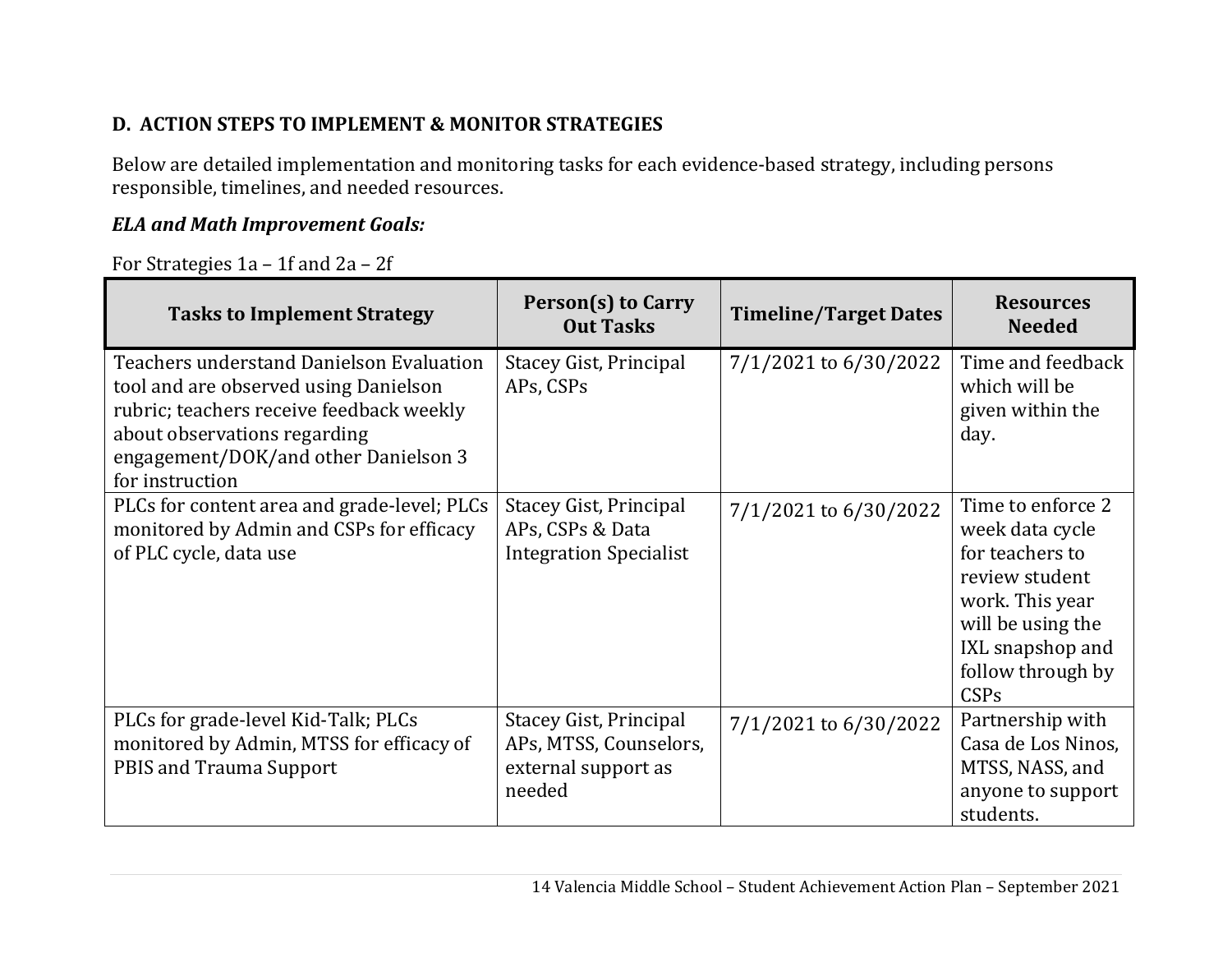| AVID strategies schoolwide                                                                                                  | <b>Stacey Gist, Principal</b><br>APs, CSP to support<br>AVID coordinator/<br><b>AVID</b> teachers | 7/1/2021 to 6/30/2022 |                                                                                                                                                                                 |
|-----------------------------------------------------------------------------------------------------------------------------|---------------------------------------------------------------------------------------------------|-----------------------|---------------------------------------------------------------------------------------------------------------------------------------------------------------------------------|
| 21 <sup>st</sup> CLLC Tutoring is offered to all students<br>for both morning and afternoon sessions.                       | 21 <sup>st</sup> Coordinator,<br><b>Teachers</b>                                                  | 7/1/2021 to 6/30/2022 | Personnel Hired                                                                                                                                                                 |
| Leadership Committee meets weekly to<br>support site in building academic identity<br>in students                           | Stacey Gist, Principal<br>APs, CSP, MTSS, content<br>and grade-level PLC<br>members               | 7/1/2021 to 6/30/2022 | Leadership<br>Committee meets<br>weekly to support<br>site in building<br>academic identity<br>in students                                                                      |
| Leadership Committee liaison to PLCs to<br>build academic identity in students<br>through planning for rigorous instruction | Stacey Gist, Principal;<br>Leadership Team                                                        | 7/1/2021 to 6/30/2022 | Leadership<br>Committee liaison<br>to PLCs to build<br>academic identity<br>in students<br>through planning<br>for rigorous<br>instruction                                      |
| Offer increasing number of ALE, honors,<br>and HS classes to support student needs                                          | <b>Stacey Gist, Principal</b>                                                                     | 7/1/2021 to 6/30/2022 | Due to the<br>pandemic we are<br>really looking at<br>sustaining the<br>number of<br>students in ALE<br>classrooms. At this<br>time 400 students<br>are taking an ALE<br>class. |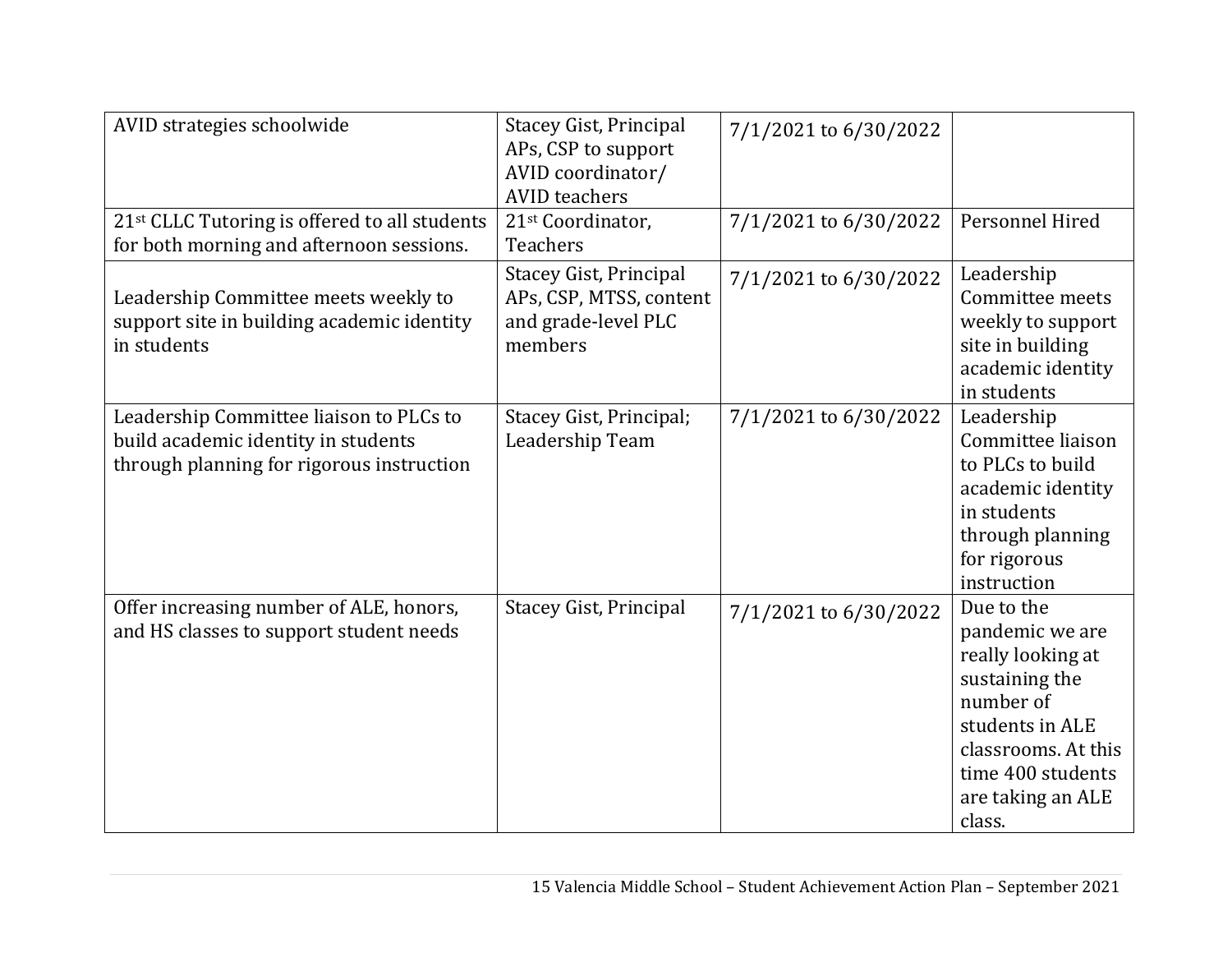| Increase targeted learning through pull-out<br>or push in by CSP or data specialist                                                                                                             | Stacey Gist, Principal,<br>CSP & Data<br>Interventionist                                                                    | 7/1/2021 to 6/30/2022 | Increase academic<br>learning time<br>through selected<br>groups |
|-------------------------------------------------------------------------------------------------------------------------------------------------------------------------------------------------|-----------------------------------------------------------------------------------------------------------------------------|-----------------------|------------------------------------------------------------------|
| Obtain continued funding                                                                                                                                                                        | <b>Stacey Gist, Principal</b>                                                                                               | 7/1/2021 to 6/30/2022 | Obtain continued<br>funding for grants<br>and                    |
| PD embedded into PLC time for UbD,<br>Analyzing Student Work, questioning, DOK,<br>(Danielson 3, Teach Like A Champion)<br>which will also be monitored by data<br>analysis and student results | <b>Stacey Gist, Principal</b><br>APs, CSPs, Data<br>Interventionist, MTSS,<br>content and grade-level<br><b>PLC</b> members | 7/1/2021 to 6/30/2022 |                                                                  |
| Empower training with ELA specifically                                                                                                                                                          | Stacey Gist, Principal &<br><b>EMPOWER</b> consultants                                                                      | 7/1/2021 to 6/30/2022 | Funding for<br>Empower                                           |
| Content PLC to understand standards,<br>curriculum map, unpack and stack for UbD<br>planning to support teacher growth                                                                          | <b>Stacey Gist, Principal</b><br>APs, CSP, MTSS, content<br>and grade-level PLC<br>members                                  | 7/1/2021 to 6/30/2022 | CSP led over the<br>summer and<br>continuing                     |
| PLCs do curriculum walks.to support<br>common expectations, academic rigor, and<br>use of curriculum resources across the<br>district                                                           | <b>Stacey Gist, Principal</b><br>APs, CSP, content and<br>grade-level PLC<br>members                                        | 7/1/2021 to 6/30/2022 |                                                                  |
| Implement TUSD curriculum with fidelity<br>by creating grade-level CNA and content<br>level CNA to maintain fidelity to state and<br>district expectations                                      | <b>Stacey Gist, Principal</b><br>APs, CSP, MTSS, content<br>and grade-level PLC<br>members                                  | 7/1/2021 to 6/30/2022 |                                                                  |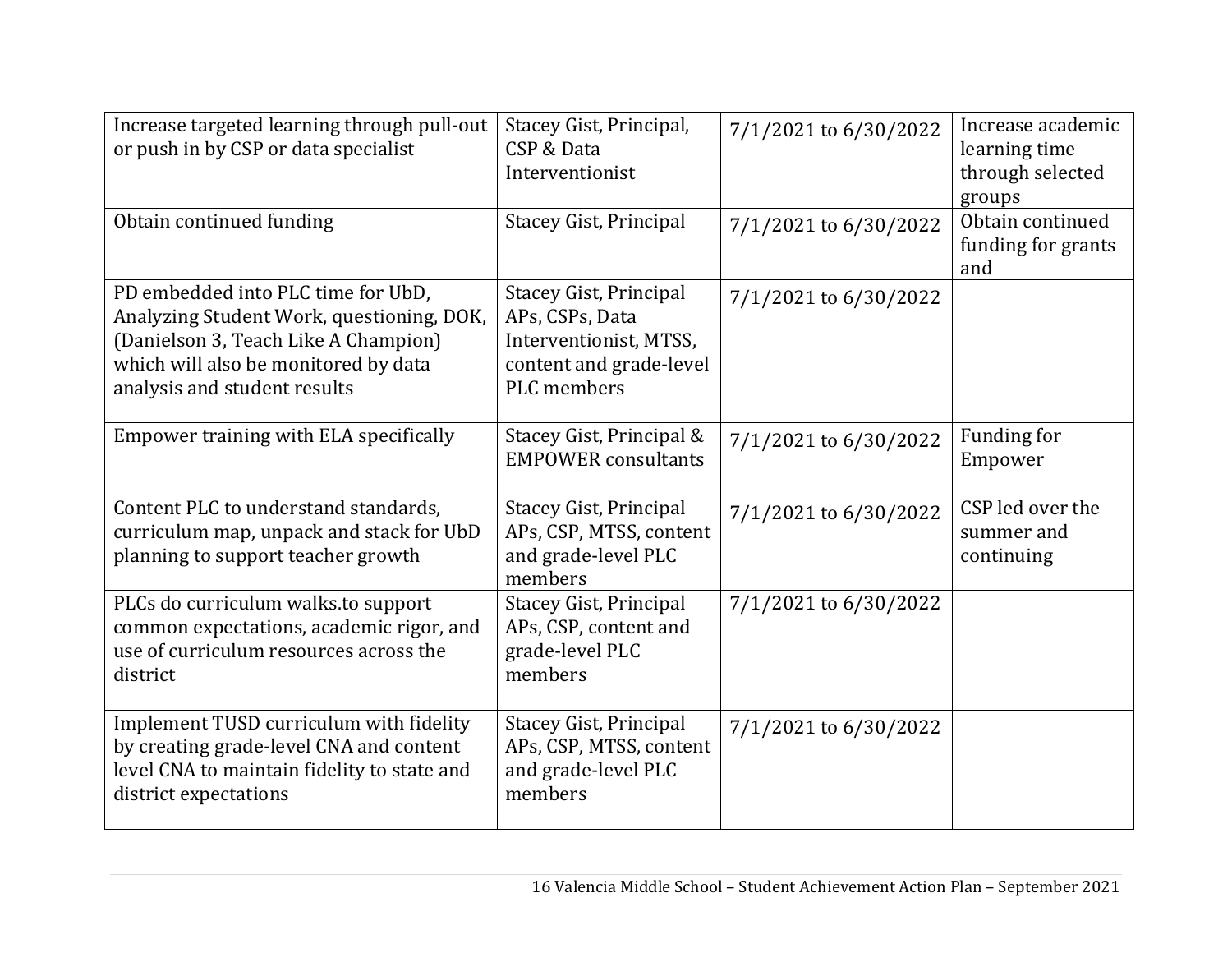| Math Interventionist is essential in<br>supporting student achievement by<br>supporting Tier II and Tier III<br>interventions. Interventionists will work<br>with classroom teachers/PLCs and MTSS<br>team to support learning goals for targeted<br>students using IXL, MPP, and direct<br>instruction. | Math Interventionist                          | 7/1/2021 to 6/30/2022        | Personnel Hired                                                                                                                                   |
|----------------------------------------------------------------------------------------------------------------------------------------------------------------------------------------------------------------------------------------------------------------------------------------------------------|-----------------------------------------------|------------------------------|---------------------------------------------------------------------------------------------------------------------------------------------------|
| <b>Tasks to Monitor, Assess, and Adjust</b>                                                                                                                                                                                                                                                              | <b>Person(s) to Carry</b><br><b>Out Tasks</b> | <b>Timeline/Target Dates</b> | <b>Resources</b><br><b>Needed</b>                                                                                                                 |
| Continue with strong admin team<br>consisting of Principal, two Assistant<br>Principals, CSP, MTSS, counselors, RPF,<br><b>MTSS and Data Interventionist</b>                                                                                                                                             | Stacey Gist, Principal                        | 7/1/2021 to 6/30/2022        | Continue with<br>strong admin<br>team consisting<br>of Principal,<br>two Assistant<br>Principals, CSP,<br>MTSS, RPF, &<br>Data<br>Interventionist |
| Continue with two AVID teachers to<br>support schoolwide AVID                                                                                                                                                                                                                                            | <b>Stacey Gist, Principal</b>                 | 7/1/2021 to 6/30/2022        | Continue with<br>two AVID<br>teachers to<br>support<br>schoolwide<br><b>AVID</b>                                                                  |
| Continue with Math Interventionist and<br>Math Pathways and Pitfalls (MPP)                                                                                                                                                                                                                               | <b>Stacey Gist, Principal</b>                 | 7/1/2021 to 6/30/2022        | Continue with<br>Math                                                                                                                             |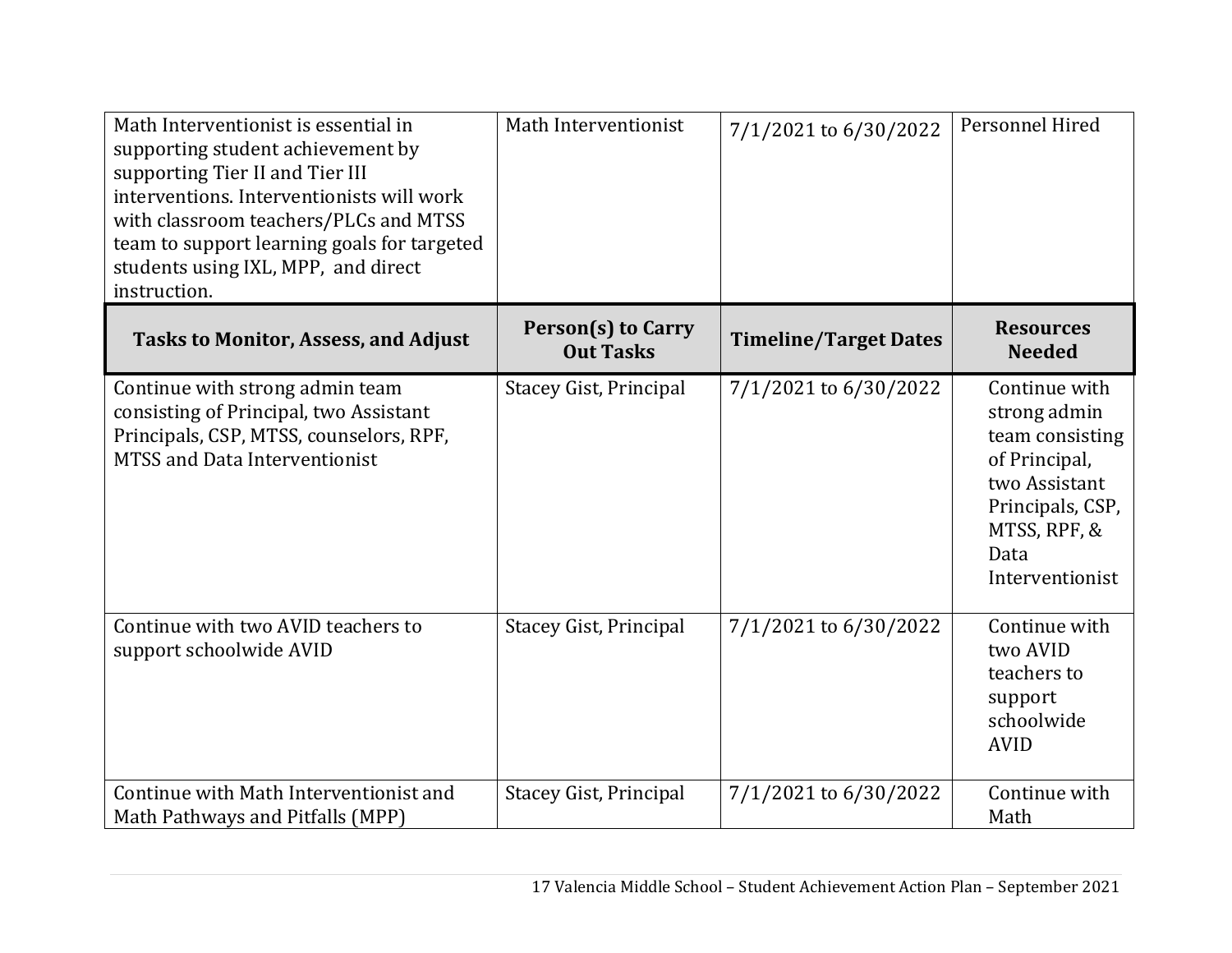|                                                                                                                                    |                               |                       | Interventionist<br>and Math<br>Pathways and<br>Pitfalls (MPP)                                       |
|------------------------------------------------------------------------------------------------------------------------------------|-------------------------------|-----------------------|-----------------------------------------------------------------------------------------------------|
| Continue working with math teachers<br>based on two-week data analysis while<br>examining change ove 4-week IXL<br>snapshots       | <b>Stacey Gist, Principal</b> | 7/1/2021 to 6/30/2022 | <b>IXL</b> snapshop<br>with grade-<br>level support<br>provided by<br>CSPs and data<br>intervention |
| Continue to train math teachers use MPP                                                                                            | Stacey Gist, Principal        | 7/1/2021 to 6/30/2022 | Continue to train<br>math teachers use<br><b>MPP</b>                                                |
| Obtain continued funding                                                                                                           | <b>Stacey Gist, Principal</b> | 7/1/2021 to 6/30/2022 | Obtain continued<br>funding                                                                         |
| Evidence to be Collected for Monitoring<br>and Assessing Strategy Implementation:<br>Teacher/PLC observations and feedback<br>data | <b>Stacey Gist, Principal</b> | 7/1/2021 to 6/30/2022 |                                                                                                     |
| Evidence to be Collected for Monitoring<br>and Assessing Goal Attainment:<br>Student work/assessment data                          | <b>Stacey Gist, Principal</b> | 7/1/2021 to 6/30/2022 |                                                                                                     |
| Increased enrollment in ALE through<br>honors and accelerated grade level classes,<br>9th grade algebra and 9th grade English      | <b>Stacey Gist, Principal</b> | 7/1/2021 to 6/30/2022 |                                                                                                     |
| Improved attendance in class, clubs, 21st<br><b>CLCC</b>                                                                           | Stacey Gist, Principal        | 7/1/2021 to 6/30/2022 |                                                                                                     |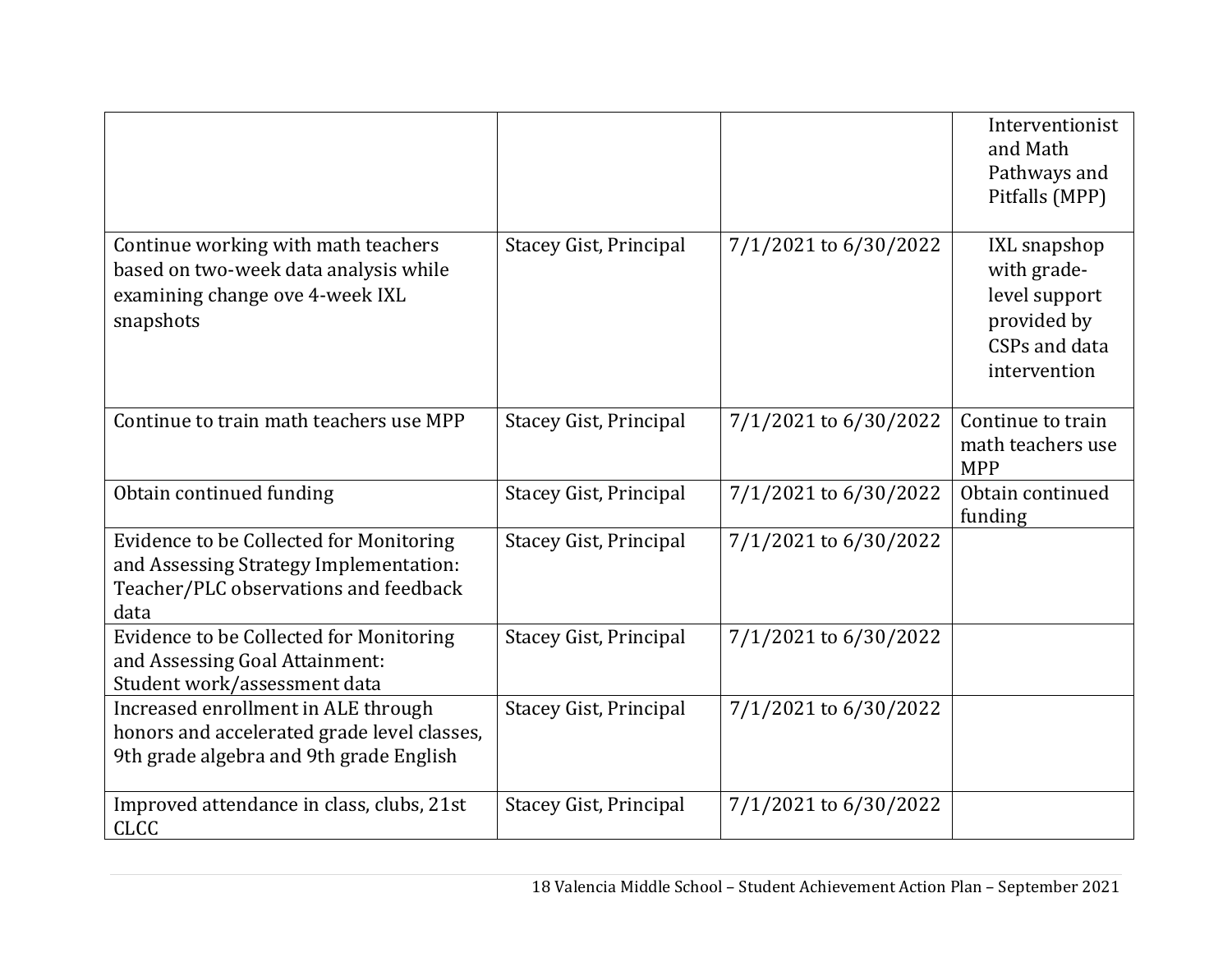| IXL, Apex & i-Ready for support and        | <b>Stacey Gist, Principal</b> | 7/1/2021 to 6/30/2022 |                     |
|--------------------------------------------|-------------------------------|-----------------------|---------------------|
| extension                                  |                               |                       |                     |
| PLCs / PLC Cycle                           | <b>Stacey Gist, Principal</b> | 7/1/202 t1o 6/30/2022 |                     |
| Evidence to be Collected for Monitoring    | <b>Stacey Gist, Principal</b> | 7/1/2021 to 6/30/2022 |                     |
| and Assessing Strategy                     |                               |                       |                     |
| Implementation:Teacher/PLC observations    |                               |                       |                     |
| and feedback data                          |                               |                       |                     |
|                                            | <b>Stacey Gist, Principal</b> | 7/1/2021 to 6/30/2022 |                     |
| Evidence to be Collected for Monitoring    |                               |                       |                     |
| and Assessing Goal Attainment:             |                               |                       |                     |
| Student work/assessment data               |                               |                       |                     |
| Weekly Wednesday PD                        | <b>Stacey Gist, Principal</b> | 7/1/2021 to 6/30/2022 | Weekly              |
|                                            |                               |                       | <b>Wednesday PD</b> |
| PLCs - Content area and Grade-level        | <b>Stacey Gist, Principal</b> | 7/1/2021 to 6/30/2022 | PLCs - Content      |
|                                            |                               |                       | area and Grade-     |
|                                            |                               |                       | level               |
| Principal, AP, CSP support PLC and site PD | <b>Stacey Gist, Principal</b> | 7/1/2021 to 6/30/2022 | Principal, AP, CSP  |
| to improve efficacy of PLCs                |                               |                       | support PLC and     |
|                                            |                               |                       | site PD to improve  |
|                                            |                               |                       | efficacy of PLCs    |
| District-offered PD and Training           | <b>Stacey Gist, Principal</b> | 7/1/2022 to 6/30/2021 | District-offered PD |
|                                            |                               |                       | and Training        |
| Consistency across all contents in use of  | Data Interventionist,         | 7/1/2021 to 6/30/2022 |                     |
| data for planning                          | CSP & Administration          |                       |                     |
| Evidence to be Collected for Monitoring    | <b>Stacey Gist, Principal</b> | 7/1/2021 to 6/30/2022 | Consistency across  |
| and Assessing Strategy                     |                               |                       | all contents in use |
| Implementation:Teacher/PLC observations    |                               |                       | of data for         |
| and feedback data                          |                               |                       | planning            |
|                                            | <b>Stacey Gist, Principal</b> | 7/1/2021 to 6/30/2022 | Evidence to be      |
|                                            |                               |                       | Collected for       |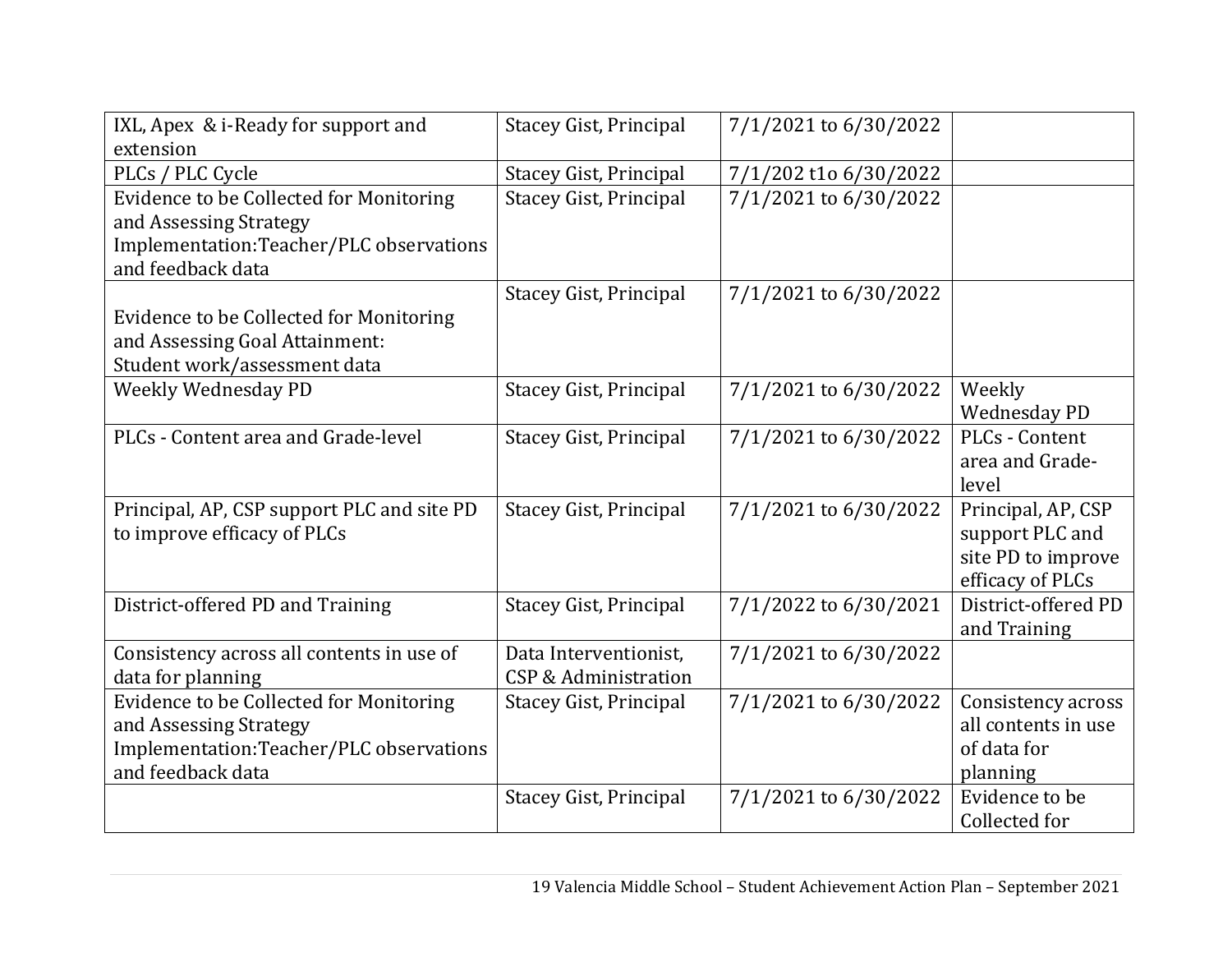| Evidence to be Collected for Monitoring          |                               |                       | Monitoring and            |
|--------------------------------------------------|-------------------------------|-----------------------|---------------------------|
| and Assessing Goal Attainment:                   |                               |                       | <b>Assessing Strategy</b> |
| Student work/assessment data                     |                               |                       | Implementation:T          |
|                                                  |                               |                       | eacher/PLC                |
|                                                  |                               |                       | observations and          |
|                                                  |                               |                       | feedback data             |
| <b>PLCs</b>                                      | <b>Stacey Gist, Principal</b> | 7/1/2021 to 6/30/2022 | Evidence to be            |
|                                                  |                               |                       | Collected for             |
|                                                  |                               |                       | Monitoring and            |
|                                                  |                               |                       | <b>Assessing Goal</b>     |
|                                                  |                               |                       | Attainment:               |
|                                                  |                               |                       | Student                   |
|                                                  |                               |                       | work/assessment<br>data   |
|                                                  |                               | 7/1/2021 to 6/30/2022 |                           |
| UbD Planning based on standards and<br>curricula | <b>Stacey Gist, Principal</b> |                       |                           |
|                                                  |                               |                       |                           |
| <b>CFAs</b>                                      | <b>Stacey Gist, Principal</b> | 7/1/2021 to 6/30/2022 |                           |
|                                                  |                               |                       |                           |
| Teachers need more practice in PLCs/PD           | <b>Stacey Gist, Principal</b> | 7/1/2021 to 6/30/2022 |                           |
|                                                  |                               |                       |                           |
| Consistency across all contents in use of        | <b>Stacey Gist, Principal</b> | 7/1/2021 to 6/30/2022 |                           |
| data for planning                                |                               |                       |                           |
|                                                  |                               |                       |                           |
| Evidence to be Collected for Monitoring          | <b>Stacey Gist, Principal</b> | 7/1/2021 to 6/30/2022 |                           |
| and Assessing Strategy                           |                               |                       |                           |
| Implementation:Teacher/PLC observations          |                               |                       |                           |
| and feedback data                                |                               |                       |                           |
|                                                  | <b>Stacey Gist, Principal</b> | 7/1/2021 to 6/30/2022 |                           |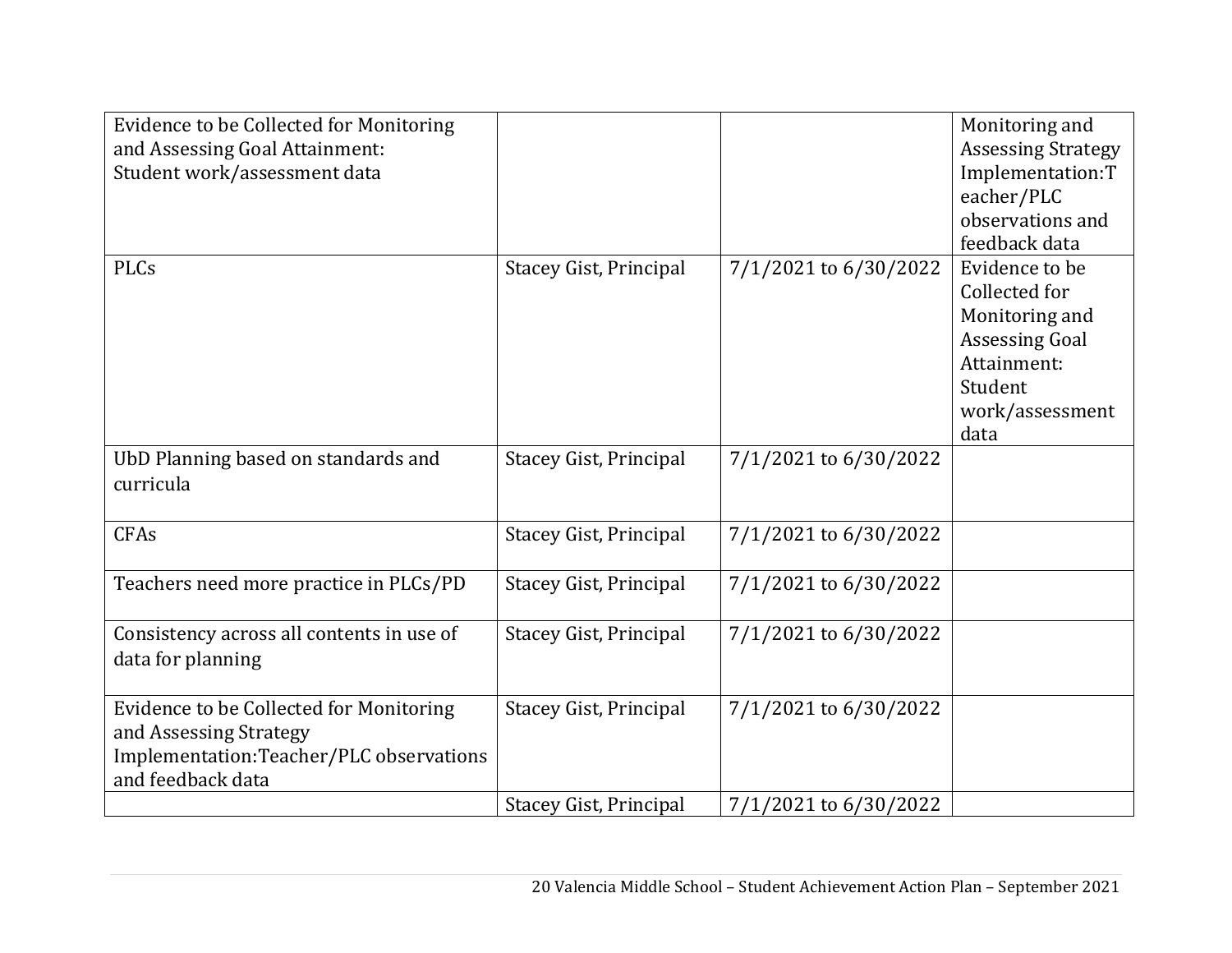| Evidence to be Collected for Monitoring |                               |                       |  |
|-----------------------------------------|-------------------------------|-----------------------|--|
| and Assessing Goal Attainment:          |                               |                       |  |
| Student work/assessment data            |                               |                       |  |
| Train teachers to do Compehensive Needs | <b>Stacey Gist, Principal</b> | 7/1/2021 to 6/30/2022 |  |
| Assessment (CNA)                        |                               |                       |  |
| Compehensive Needs Assessment (CNA) to  | Stacey Gist, Principal        | 7/1/2021 to 6/30/2022 |  |
| determine efficacy of curriculum use    |                               |                       |  |
| Evidence to be Collected for Monitoring | <b>Stacey Gist, Principal</b> | 7/1/2021 to 6/30/2022 |  |
| and Assessing Strategy                  |                               |                       |  |
| Implementation:Teacher/PLC observations |                               |                       |  |
| and feedback data                       |                               |                       |  |
| Evidence to be Collected for Monitoring | Stacey Gist, Principal        | 7/1/2021 to 6/30/2022 |  |
| and Assessing Goal Attainment:          |                               |                       |  |
| Student work/assessment data            |                               |                       |  |

# *Subgroup Achievement Improvement Goals:*

For Strategies 3a&3b

| <b>Tasks to Implement Strategy</b>                                                                                                                                                        | Person(s) to Carry<br><b>Out Tasks</b>           | <b>Timeline/Target Dates</b> | <b>Resources</b><br><b>Needed</b> |
|-------------------------------------------------------------------------------------------------------------------------------------------------------------------------------------------|--------------------------------------------------|------------------------------|-----------------------------------|
| Math Pathways and Pitfalls<br>Implementation-Teachers, Curriculum<br>Service Providers and other support staff<br>will participate in professional<br>development on the use of West Ed's | <b>RTI Math Teachers</b><br>Math Interventionist | $7/1/2021$ to 6/30/2022      | West Ed                           |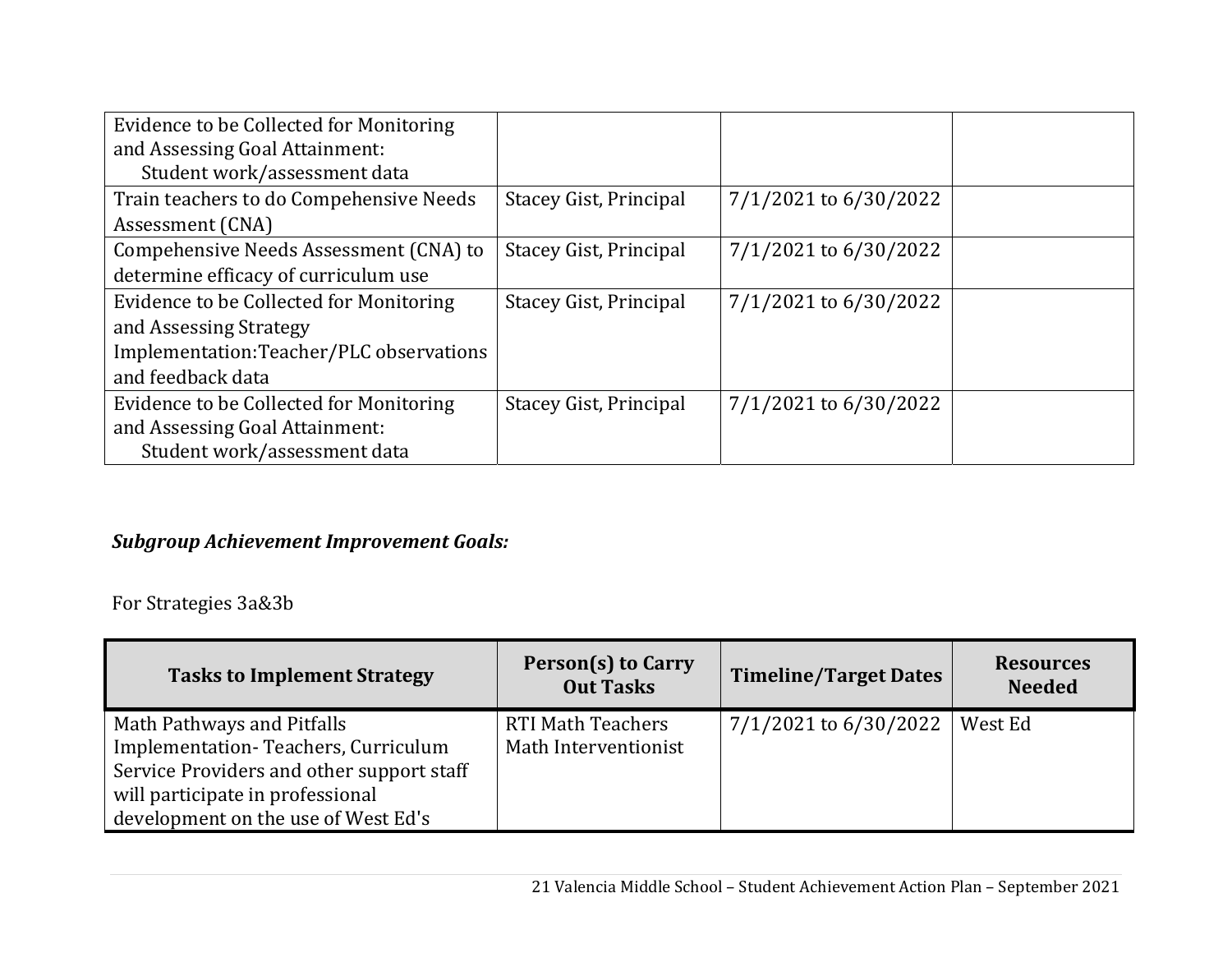| evidence-based Math Pathways and Pitfalls<br>lessons and strategies, and have time to<br>use data, plan, observe, and reflect on<br>lessons in order to enhance the instruction<br>of all students. WestEd coaching and<br>conferences will provide support for<br>teacher leaders, interventionists, and CSPs,<br>along with book studies and site or<br>regional facilitators.                                                  |                                                  |                       |                       |
|-----------------------------------------------------------------------------------------------------------------------------------------------------------------------------------------------------------------------------------------------------------------------------------------------------------------------------------------------------------------------------------------------------------------------------------|--------------------------------------------------|-----------------------|-----------------------|
| Materials to Support Teachers and<br><b>Students with Math Interventions-West</b><br>Ed's Discussion Builder posters, Math<br>Pathways, and Pitfalls books, NCTM<br>professional development books and<br>guides, and math manipulative kits will be<br>provided so that teachers can plan for<br>differentiated instruction, and targeted<br>math interventions to support struggling<br>students, including those in subgroups. | <b>RTI Math Teachers</b><br>Math Interventionist | 7/1/2021 to 6/30/2022 | West Ed               |
| Math Interventionist is essential in<br>supporting student achievement by<br>supporting Tier II and Tier III<br>interventions. Interventionists will work<br>with classroom teachers/PLCs and MTSS<br>team to support learning goals for targeted<br>students using IXL, MPP, and direct<br>instruction.                                                                                                                          | Math Interventionist                             | 7/1/2021 to 6/30/2022 | Personnel Hired       |
| RTI/Intervention classes provided to<br>target students during the academic school<br>day.                                                                                                                                                                                                                                                                                                                                        | ELA, Math teachers, and<br>interventionists      | 8/1/2021 to 5/30/22   | IXL, MPP<br>resources |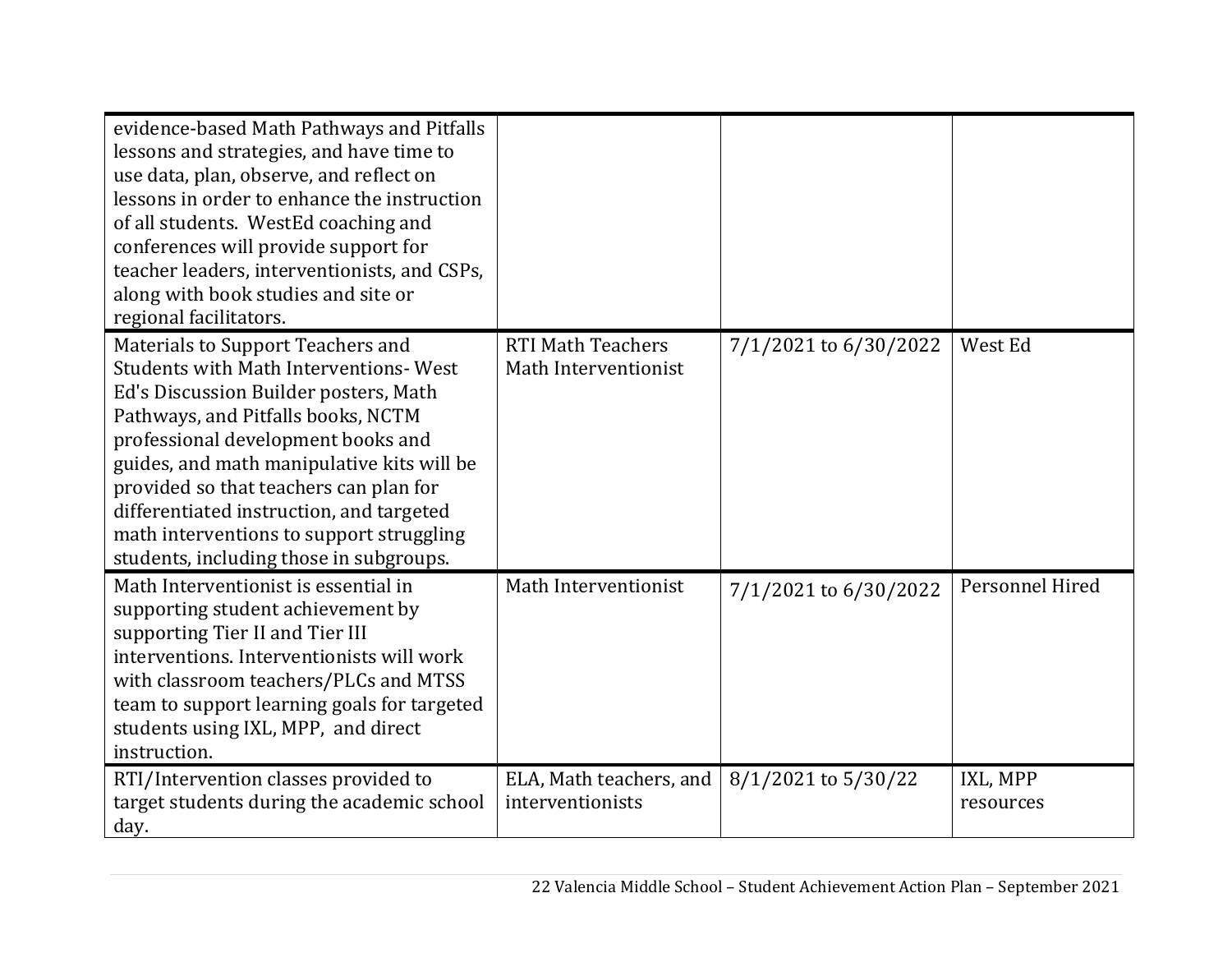| All student subgroups have access to the<br>before/after school 21 <sup>st</sup> program for<br>additional academic support.     | 21 <sup>st</sup> CCLC teachers               | $8/1/2021$ to $5/30/22$ |  |
|----------------------------------------------------------------------------------------------------------------------------------|----------------------------------------------|-------------------------|--|
| MTSS process with teachers, parents,<br>students, and staff. Targeted interventions<br>for both behavioral and academic support. | MTSS Facilitator,<br>teachers, support staff | $8/1/2021$ to $5/30/22$ |  |

| <b>Tasks to Monitor, Assess, and Adjust</b> | Person(s) to Carry<br><b>Out Tasks</b> | <b>Timeline/Target Dates</b> | <b>Resources</b><br><b>Needed</b> |
|---------------------------------------------|----------------------------------------|------------------------------|-----------------------------------|
| Monthly walkthrough observations of         | LEA, Principal,                        | 7/1/2021 to 6/30/2022        | None                              |
| lessons and ongoing coaching and feedback   | <b>Assistant Principals and</b>        |                              |                                   |
| from leadership team, as well as quarterly  | <b>CSPs</b>                            |                              |                                   |
| data reflections on subgroup achievement.   |                                        |                              |                                   |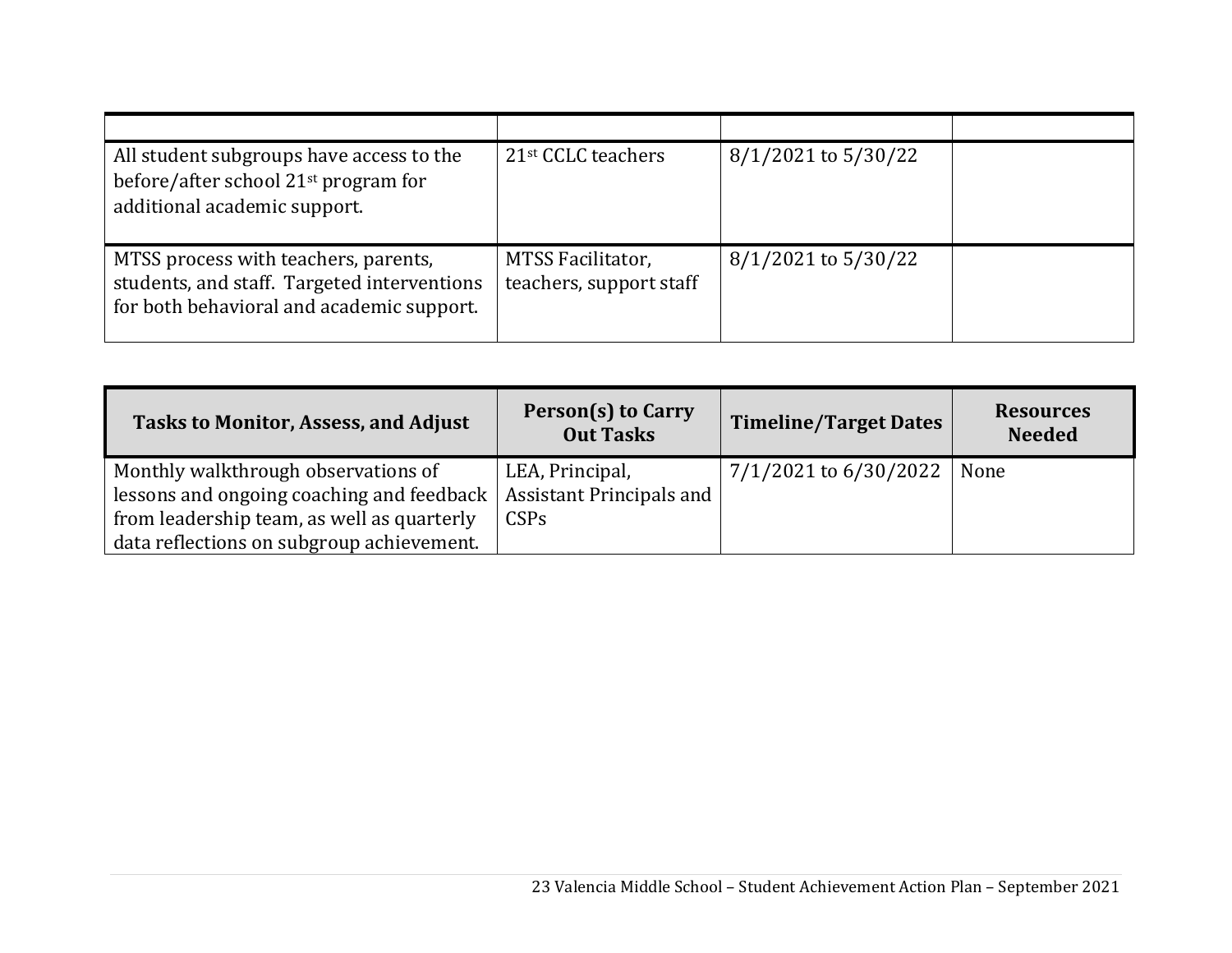# **5. Progress Monitoring**

During the 2021-2022 School Year, TUSD is strategically utilizing short cycle assessments from the following curricular adoptions: *Benchmark Advance, Eureka,* and *IXL*. These assessments are expected to be implemented at designated sites.

Short cycle assessments are designed to provide teachers with immediate feedback on students' performance towards standards mastery during the instructional cycle. By having set timeframes for providing short cycle assessments, teachers can engage in meaningful dialogue using actionable data during PLC/CTTs regarding students' growth and performance over time, and plan instruction to ensure students are on target to meet grade level standards. The schedule below shows the points at which the short cycle assessments take place.

| 2nd Grade               | 3rd Grade               | 4 <sup>th</sup> Grade   | 5 <sup>th</sup> Grade   |
|-------------------------|-------------------------|-------------------------|-------------------------|
| <b>Benchmark</b>        | <b>Benchmark</b>        | <b>Benchmark</b>        | <b>Benchmark</b>        |
| <b>Advanced:</b>        | <b>Advanced:</b>        | <b>Advanced:</b>        | <b>Advanced:</b>        |
| Unit $1:$ by Sept. 24th | Unit 1 : by Sept. 10th  | Unit 1 : by Sept. 10th  | Unit 1 : by Sept. 10th  |
| Unit 2: by Oct. 7th     | Unit 2: by Oct. 1st     | Unit 2: by Oct. 1st     | Unit 2: by Oct. 1st     |
| Unit 3: by Oct. 29th    | Unit 3: by Oct. 29th    | Unit 3: by Oct. 29th    | Unit 3: by Oct. 29th    |
| Unit 4: by Nov. 19th    | Unit 4: by Nov. 19th    | Unit 4: by Nov. 19th    | Unit 4: by Nov. 19th    |
| Unit 5: by Dec. 10th    | Unit 5: by Dec. 10th    | Unit 5: by Dec. 10th    | Unit 5: by Dec. 10th    |
| Unit 6: by Jan. 14th    | Unit 6: by Jan. 14th    | Unit 6: by Jan. 14th    | Unit 6: by Jan. 14th    |
| Unit 7: by Feb. 4th     | Unit 7: by Feb. 4th     | Unit 7: by Feb. 4th     | Unit 7: by Feb. 4th     |
| Unit 8: by March 4th    | Unit 8: by March 4th    | Unit 8: by March 4th    | Unit 8: by March 4th    |
|                         | Unit 9: by April 1st    | Unit 9: by April 1st    | Unit 9: by April 1st    |
| Unit 9: by April 1st    | (optional)              | (optional)              | (optional)              |
| (optional)              | Unit 10: by May 13th    | Unit 10: by May 13th    | Unit 10: by May 13th    |
| Unit 10: by May 13th    |                         |                         |                         |
|                         |                         |                         |                         |
| 2nd Grade Eureka        | <b>3rd Grade Eureka</b> | <b>4th Grade Eureka</b> | <b>5th Grade Eureka</b> |
| Math:                   | Math:                   | Math:                   | Math:                   |
| Module $1:$ by Aug.     | Module 1: by Aug.       | Module 1: by Aug.       | Module 1: by Aug.       |
| 18th                    | 27 <sub>th</sub>        | 27th                    | 20 <sub>th</sub>        |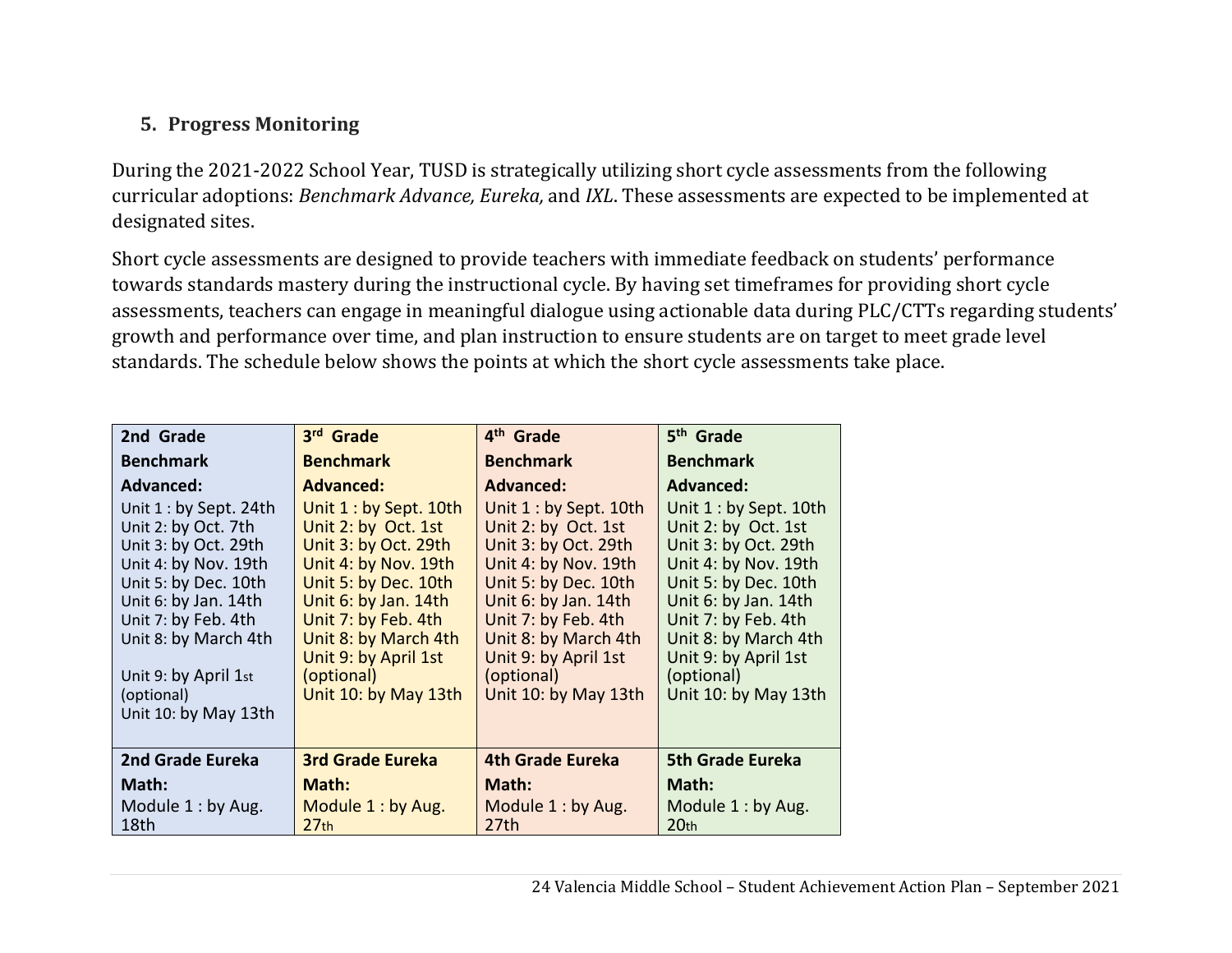| Module 2: by Aug.<br>27th<br>Module 3: by Sept.<br>24 <sub>th</sub><br>Module 4: by Nov.<br>19th<br>Module 5: by Jan.<br>21st<br>Module 6: by Feb.<br>18th<br>Module 7: by April<br>14th (optional)<br>Module 8: by May<br>13th                           | Module 2: by Sept.<br>21st<br>Module 3: by<br>Nov.12th<br>Module 4: by Jan. 7th<br>Module 5: by Feb.<br>11th<br>Module 6: by April 1st<br>(optional)<br>Module 7: by May<br>7th. | Module 2: by Sept.<br>17 <sub>th</sub><br>Module 3: by Oct.<br>22 <sub>nd</sub><br>Module 5: by Jan<br>21st<br>Module 6: by March<br>10th<br>Module 4: by April<br>22nd (optional)<br>Module 7: by May<br>20th | Module 2: by Oct. 1st<br>Module 3: by Nov.<br>19 <sub>th</sub><br>Module 4: by Jan.<br>14 <sub>th</sub><br>Module 5: by March<br>10th<br>Module 6: by April<br>22nd (optional) |  |  |
|-----------------------------------------------------------------------------------------------------------------------------------------------------------------------------------------------------------------------------------------------------------|----------------------------------------------------------------------------------------------------------------------------------------------------------------------------------|----------------------------------------------------------------------------------------------------------------------------------------------------------------------------------------------------------------|--------------------------------------------------------------------------------------------------------------------------------------------------------------------------------|--|--|
| 6-11 IXL Continuous Diagnostic Assessments:<br>Window #1: Aug. $16 - 27$<br>Window #2: Sept. $13 - 24$<br>Window #3: Oct. 25 - Nov. 5<br>Window #4: Dec. $1 - 14$<br>Window #5: Jan. $18 - 28$<br>Window #6: Feb. 28 - Mar. 10<br>Window #7: May $2 - 13$ |                                                                                                                                                                                  |                                                                                                                                                                                                                |                                                                                                                                                                                |  |  |

## **Next Steps**

# **Project Elevate and TUSD Goals for Short Cycle Assessment**

Project Elevate is a two-year program of structured support to improve teaching and learning which results in significant student academic gains. The support is focused in three areas: (1) Talent Management: to develop a comprehensive system to support an environment or effective recruitment, on-going support, and retention; (2) Culture: to cultivate a strong culture where high expectations for all learners are evident and embraced by school; and (3) Instructional Infrastructure: to implement high quality curriculum and instruction, including an observation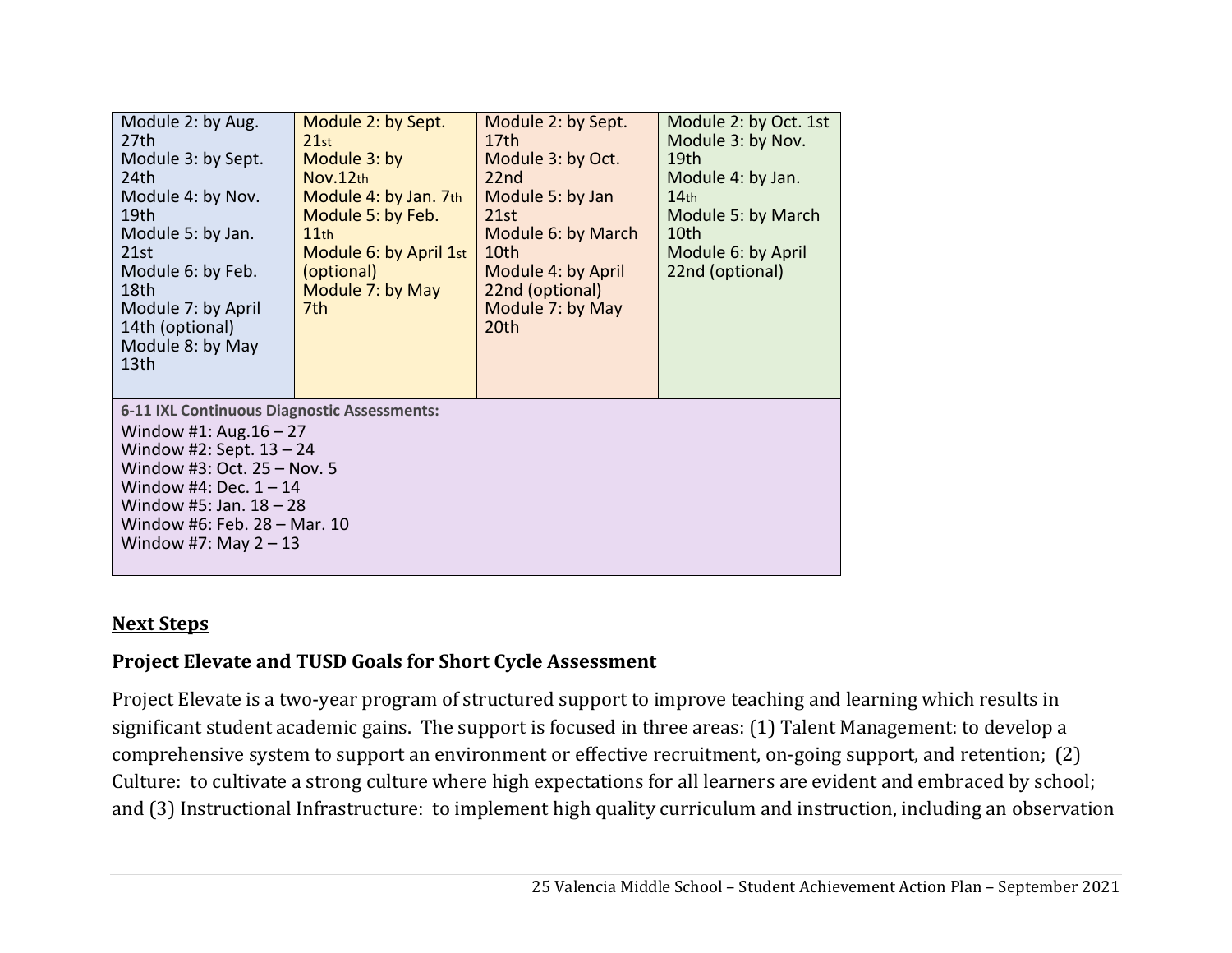and feedback system and a cohesive assessment system focused on data driven decision making and data driven instruction.

This program is sponsored by the Arizona Department of Education and will provide ongoing mentoring for the principal, professional learning for the site's leadership team, and collaboration with district leadership. The Shortterm goals are:

- Develop equitable instructional infrastructure that includes high-quality curriculum and instruction, observation and feedback, and a cohesive assessment system focused on data driven instruction
- Improve culture of equity, learning and high expectations for all
- Establish effective talent management systems

The long-term goals are:

- Improve equity-focused leadership competencies
- Improve teacher practices
- Achieve significant gains in student achievement
- Reduce achievement gaps between student subgroups
- Sustain highly effective equitable LEA and school systems

TUSD's D and F rated schools will participate in Project Elevate, beginning in the SY 2021-22. Concurrently, these 18 schools have shifted their assessment protocol to administer short cycle assessments to be more responsive to 'in the moment' instructional practices. This shift away from deficit-oriented strategies such as benchmark testing toward authentic, formative assessments will improve student learning. TUSD's goals in collaboration with Project Elevate are:

• To transform assessments districtwide to an ongoing formative cycle that teachers are in control of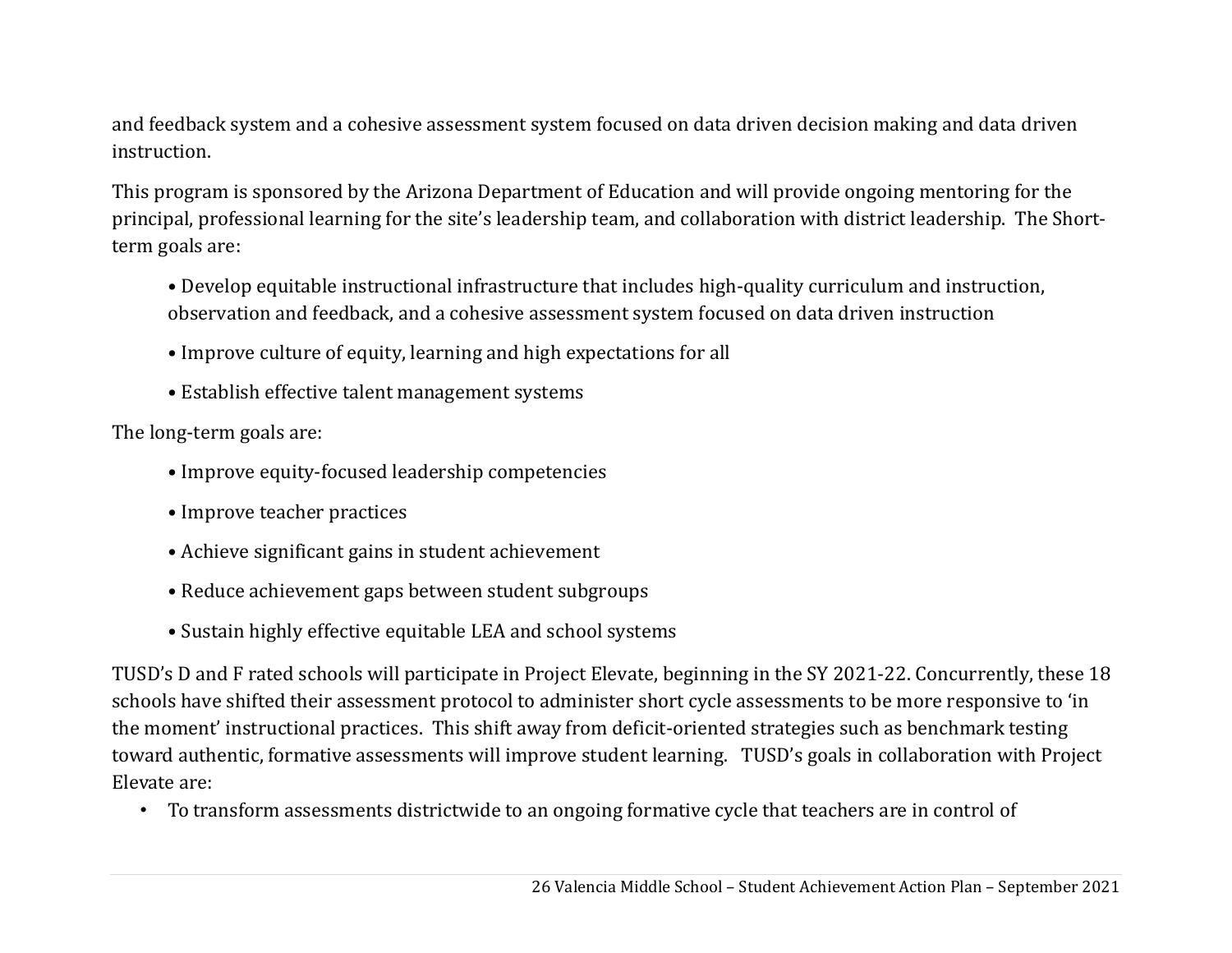- To utilize assessments as a strategy for learning rather than of learning.
- To shift current assessment and instructional practices for Project Elevate schools to a formative assessment model.
- To utilize short-cycle assessments with Project Elevate